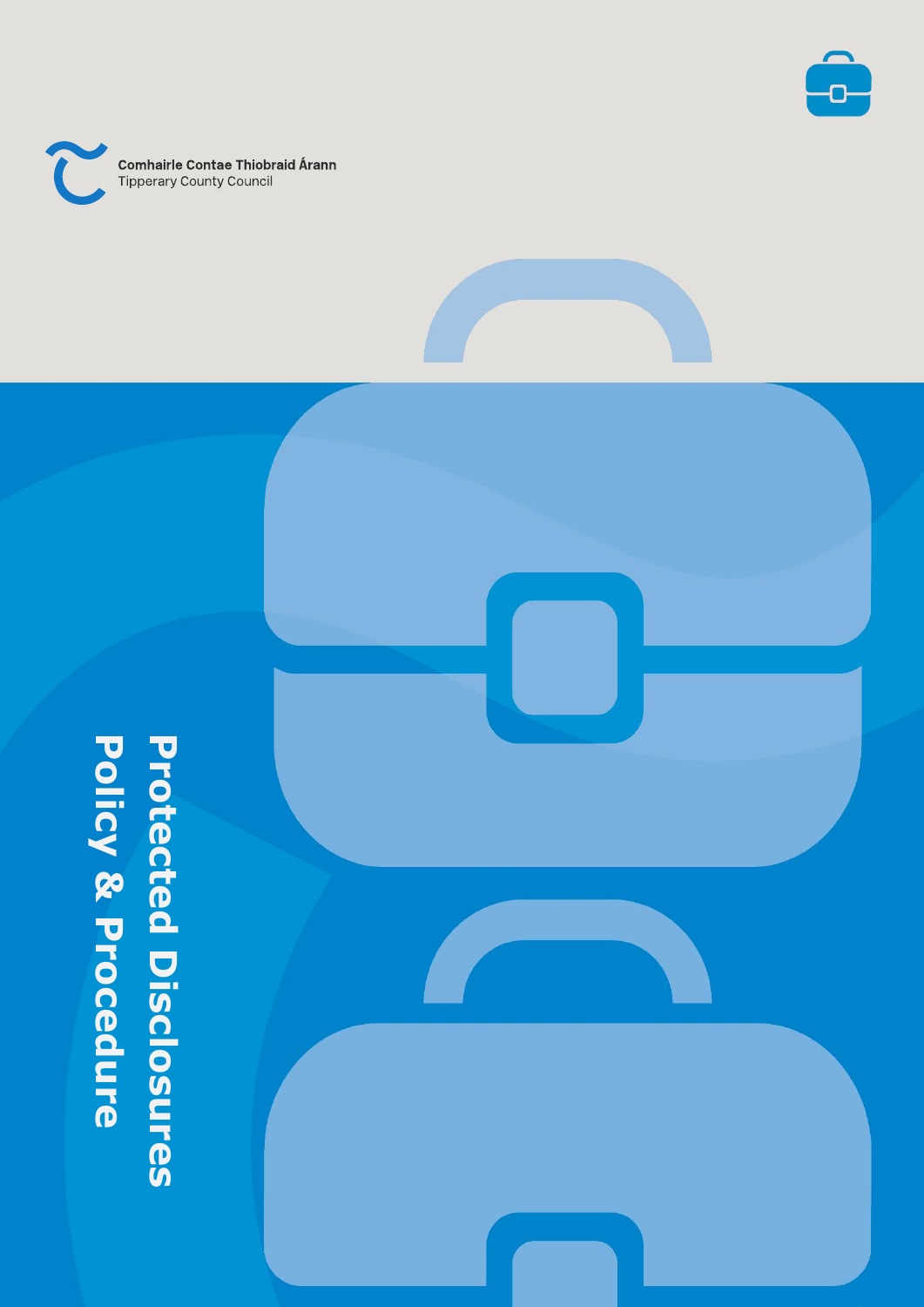

| Document No.          | $PD-V2$   | <b>Document Title</b>    | <b>Protected Disclosures</b>   |  |
|-----------------------|-----------|--------------------------|--------------------------------|--|
|                       |           |                          | Policy & Procedure             |  |
| Version No.           |           | <b>Version Date</b>      | 15 <sup>th</sup> November 2019 |  |
| <b>Document Owner</b> | Ger Walsh | <b>Document Approval</b> | Clare Curley, DOS              |  |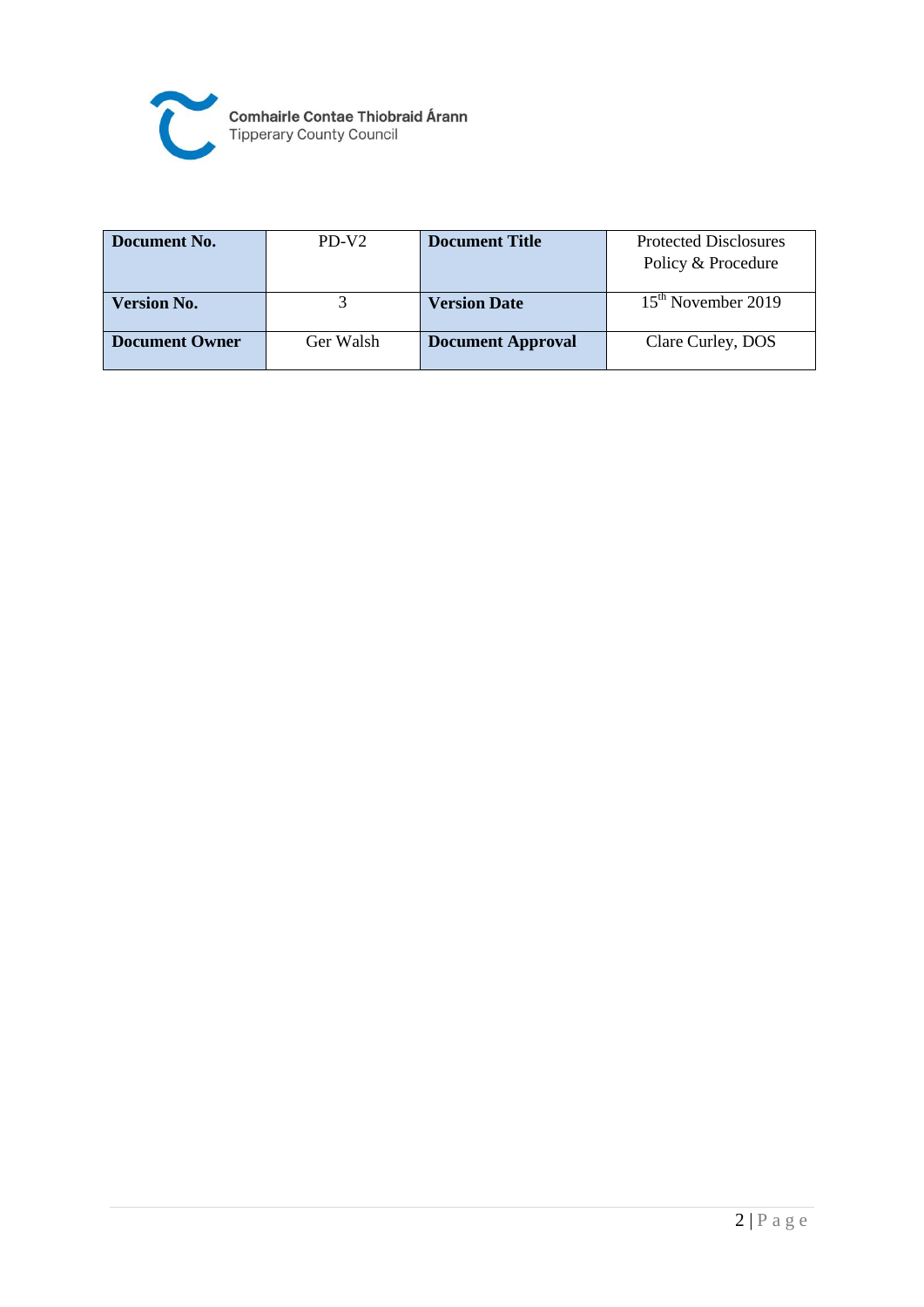

## **Section 1**

## **1. Policy Statement**

- **1.1** Tipperary County Council (hereafter referred to as 'The Council') is committed to ensuring that the culture and work environment are such that any employee/worker is encouraged and supported to report on any issue that may impact adversely on the Council's ability to deliver a high quality service and to facilitate the disclosure of wrongdoing and the protection of an employee/worker(s) who make such disclosures.
- **1.2** Consistent with the Council's existing policies, it is expected that any appropriate issue raised by an employee/worker with their line manager will be dealt with professionally and appropriately. This is essential to ensuring that all significant risks arising for the Council are identified and effectively managed. In addition, an employee/worker appropriately raising any issue of concern will not be penalised for doing so.
- **1.3** The Council will assist and support employees who disclose possible wrongdoing and intends to treat concerns raised with utmost discretion consistent with the legal requirement to safeguard the identity of employees/workers who make such disclosure(s).
- **1.4** Reporting any concerns internally under the Protected Disclosures Act, 2014, will promote a workplace culture of 'raising concerns' and allows the Council to deal with the disclosure effectively.
- **1.5** This policy focuses on issues of relevant wrongdoings (as defined in the Protected Disclosures Act, 2014 <http://www.irishstatutebook.ie/eli/2014/act/14/enacted/en/html> and the resolution of which are in the public interest.There is an important distinction to be made between raising a concern regarding relevant wrongdoings as defined in the Protected Disclosures Act, 2014 covered by this policy and other issues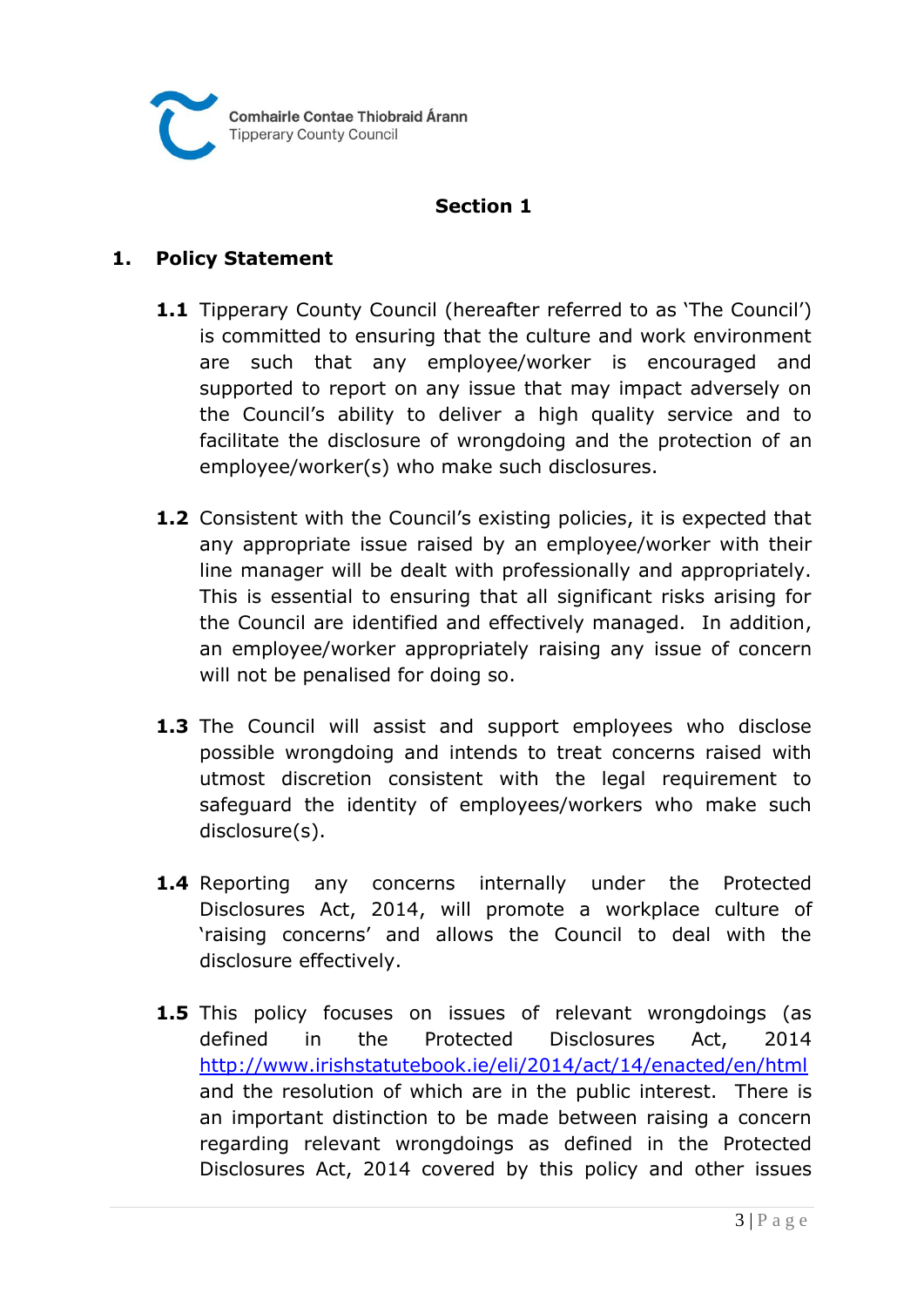

that may be raised relating to the normal business of the Council which do not fall under this policy.

**1.6** It is to be expected that concerns in relation to day to day operational matters will, in the normal course of events, be brought to the attention of the relevant line manager and dealt with accordingly, or through agreed structures already established by the Council (e.g. Health & Safety matters should be addressed through the procedures established in the Council's Health & Safety Management System). Similar considerations apply to grievances or allegations relating to matters such as harassment/bullying which are not covered by this policy, and which will remain to be dealt with under the Council's Grievance Policy and Procedure and Dignity at Work Policy.

# **2. Purpose of the Policy**

- **2.1** The purpose of this policy is:
	- (i) to encourage employees/workers to report internally any concerns, as soon as possible, they may have regarding potential wrongdoing in the workplace, in the manner provided by the Protected Disclosures Act, 2014; and in the knowledge that their concerns will be taken seriously and investigated, where appropriate, and that their confidentiality will be respected, in the manner provided by the Protected Disclosure Act, 2014;
	- (ii) to highlight that it is always appropriate to raise such concerns when they are based on a reasonable belief irrespective of whether any wrongdoing is in fact subsequently identified;
	- (iii)to provide employees/workers with guidance on how to raise concerns;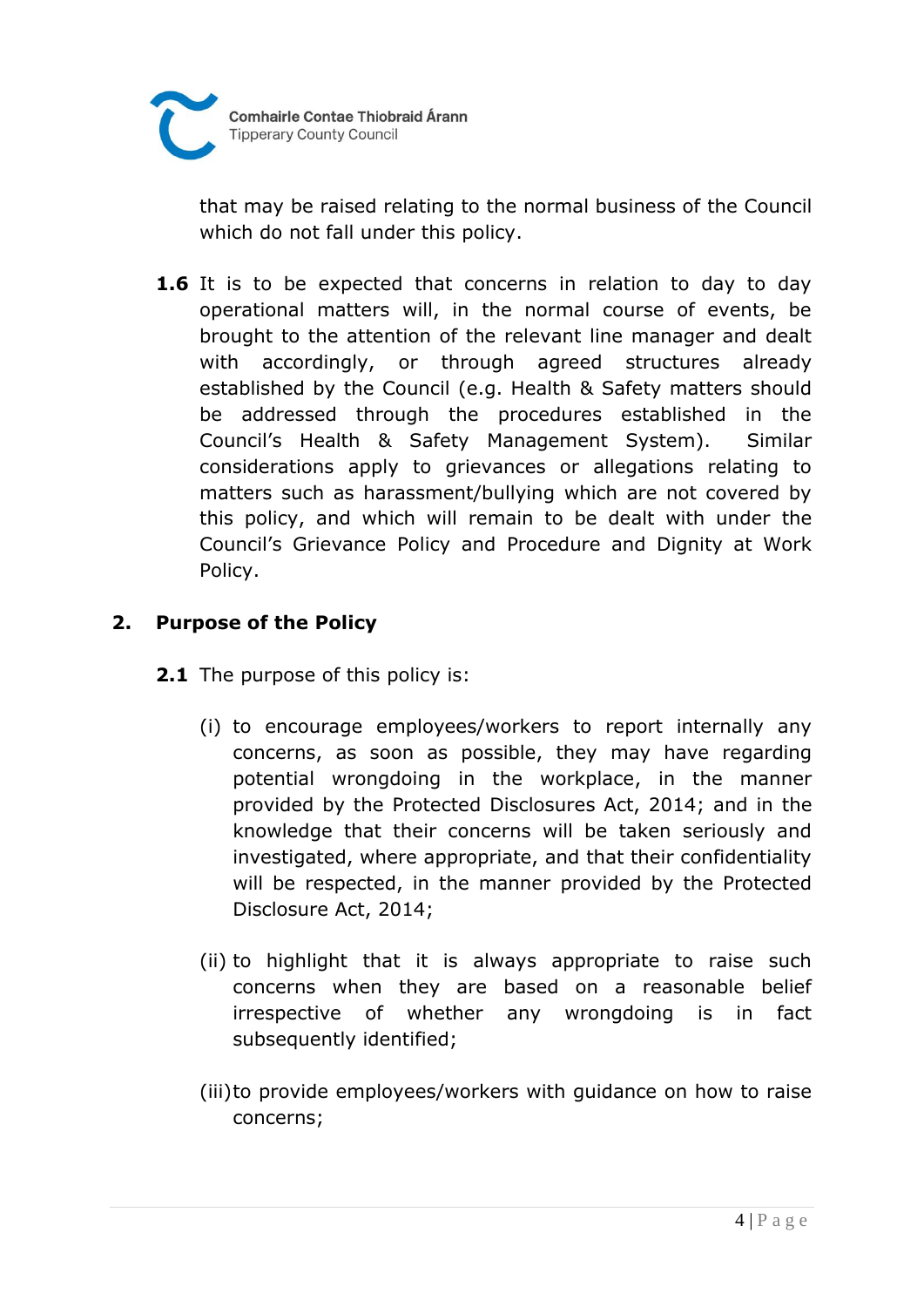

(iv)to reassure employees/workers that they can report relevant wrongdoings without fear of penalisation.

#### **3. Scope**

**3.1** This policy applies to all the Council employees. This policy applies to all workers of the Council including contractors, consultants, agency staff, former employees, interns/trainees and volunteers.

#### **4. Definitions under the Protected Disclosures Act, 2014**

**4.1** *Protected Disclosure;*

A Protected Disclosure is defined in the Protected Disclosures Act, 2014 as a disclosure of relevant information which, in the reasonable belief of the worker, tends to show one or more 'relevant wrongdoings', which came to the attention of the worker in connection with the worker's employment and is disclosed in the manner prescribed in the Protected Disclosures Act, 2014.

For the purposes of this Act information is "relevant information" if;

- (a) in the reasonable belief of the worker, it tends to show one or more relevant wrongdoings, and
- (b) it came to the attention of the worker in connection with the worker's employment.

The following matters are relevant wrongdoings;

- (a) *that an offence has been, is being or is likely to be committed,*
- *(b) that a person has failed, is failing or is likely to fail to comply with any legal obligation, other than one arising under the worker's contract of employment or other contract whereby*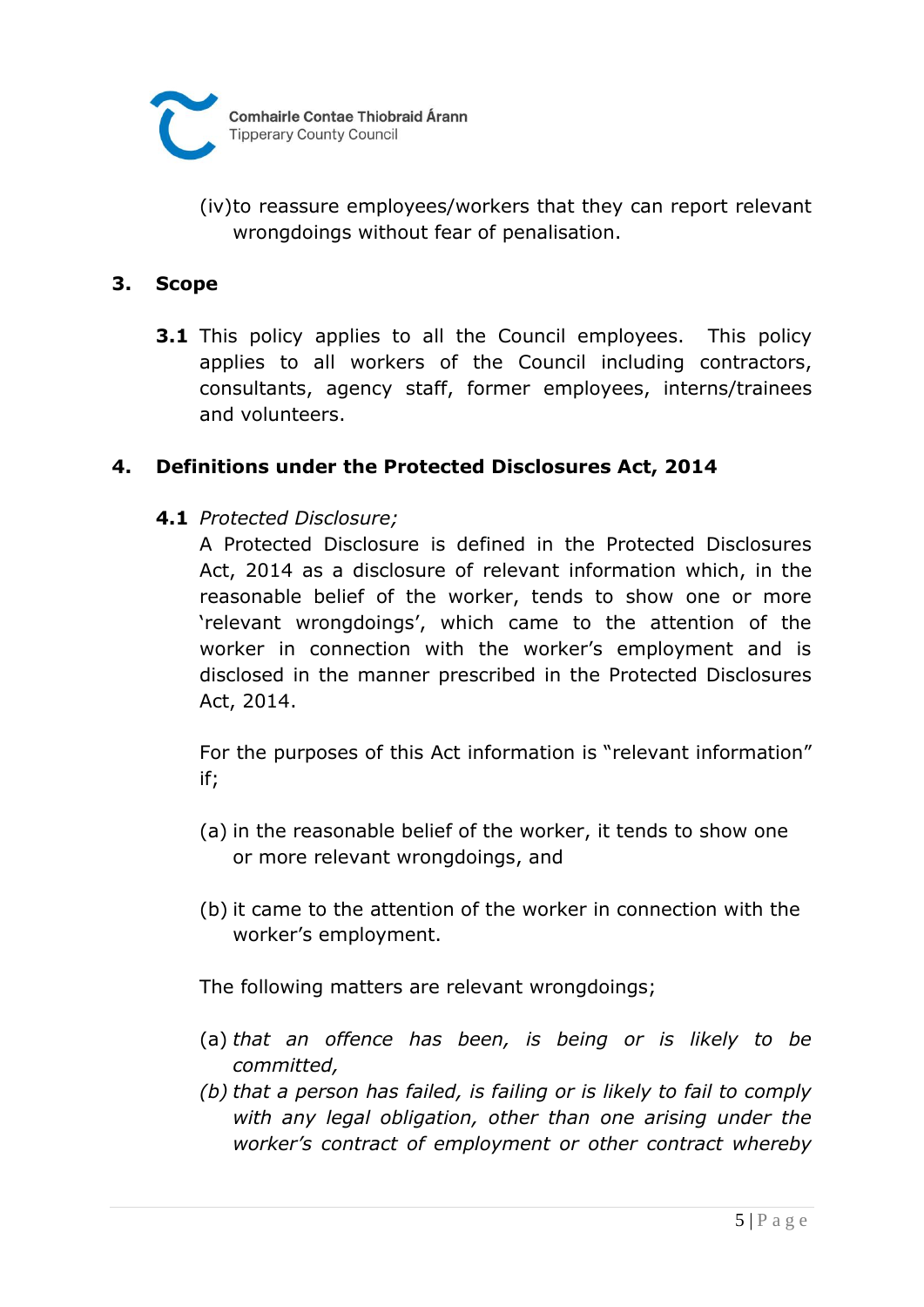

*the worker undertakes to do or perform personally any work or services,*

- *(c) that a miscarriage of justice has occurred, is occurring or is likely to occur,*
- *(d) that the health or safety of any individual has been, is being or is likely to be endangered,*
- *(e) that the environment has been, is being or is likely to be damaged,*
- *(f) that an unlawful or otherwise improper use of funds or resources of a public body, or of other public money, has occurred, is occurring or is likely to occur,*
- *(g) that an act or omission by or on behalf of a public body is oppressive, discriminatory or grossly negligent or constitutes gross mismanagement, or*
- *(h) that information tending to show any matter falling within any of the preceding paragraphs has been, is being or is likely to be concealed or destroyed.*

A 'protected disclosure' under this policy may be about a relevant wrongdoing;

*(a) that is occurring now; (b) that happened in the past; (c) that may happen in the future.*

Section 5(5) of the Protected Disclosures Act provides as follows:

A matter is not a relevant wrongdoing if it is a matter which it is the function of the worker or the worker's employer to detect, investigate or prosecute and does not consist of or involve an act or omission on the part of the employer.

#### **4.2** *Difference between Grievance and Protected Disclosure;*

It is important to distinguish between a protected disclosure and a grievance. A grievance is a matter specific to the employee/worker i.e. duties, terms and conditions of employment, working procedures or working conditions. A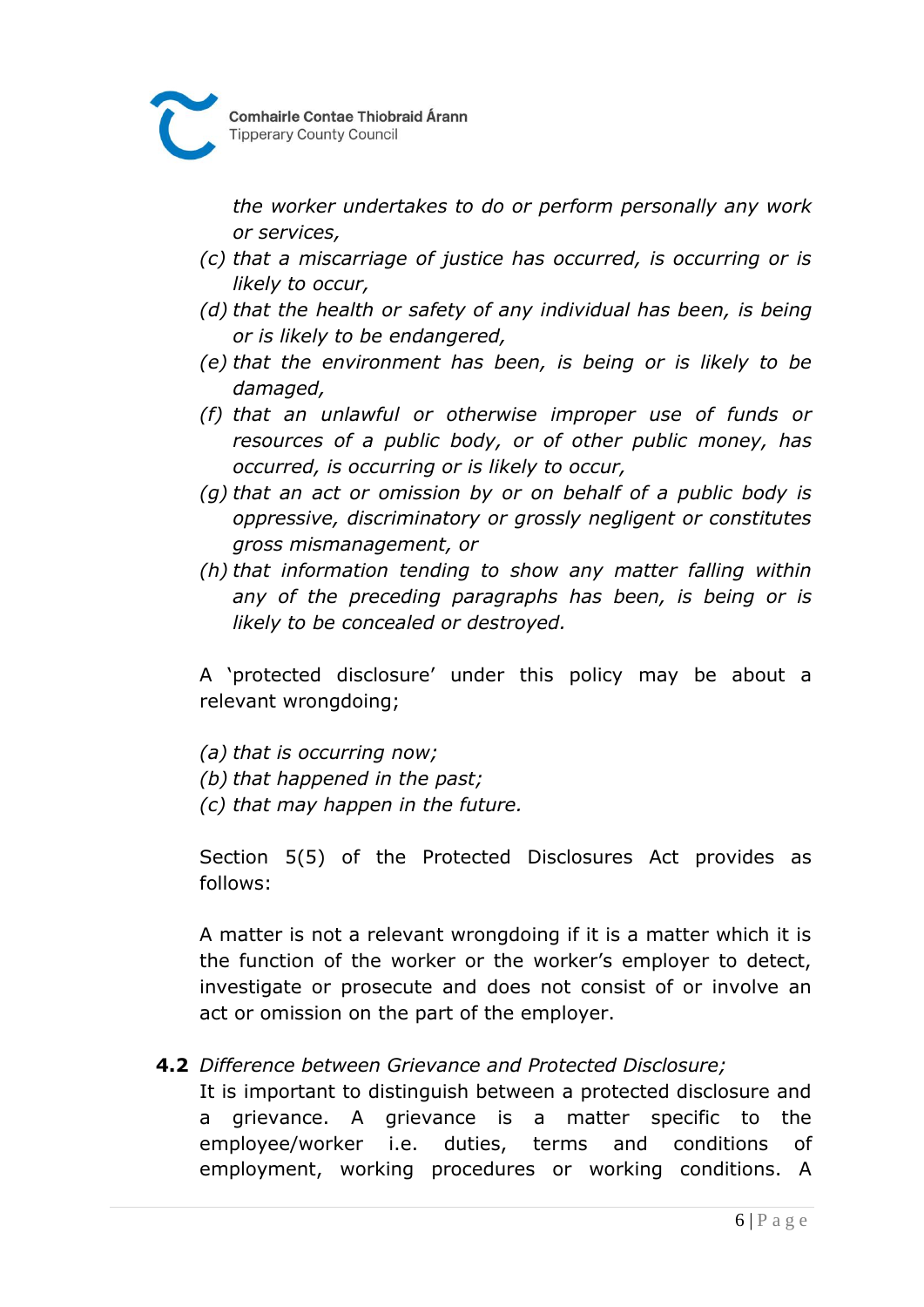

grievance should be processed under the Council's Grievance Policy and Procedure.

- **4.3** *Example of a grievance*
	- Complaint of *dissatisfaction* in a change in the working environment;
	- Complaint around *change* in working hours/allocation of overtime.

A protected disclosure is where a worker has information about a relevant wrongdoing.

# *Example of a protected disclosure*

- Information about the improper use of funds, bribery or fraud.
- **4.4** *Worker;*

There is a broad definition of 'worker' under the legislation and this includes employees, contractors, consultants, agency staff, former employees, temporary employees, and interns/trainees. There is no length of service qualification.

#### **4.5** *Penalisation;*

'Penalisation' is defined as 'any act or omission that affects an employee/worker to the employee/worker's detriment and, in particular, includes:

- (a) suspension, lay-off or dismissal,
- (b) demotion or loss of opportunity for promotion,
- (c) transfer of duties, change of location of place of work, reduction in wages or change in working hours,
- (d) the imposition or administering of any discipline, reprimand or other penalty (including a financial penalty),
- (e) unfair treatment,
- (f) coercion, intimidation or harassment,
- (g) discrimination, disadvantage or unfair treatment,
- (h) injury, damage or loss
- (i) threat of reprisal.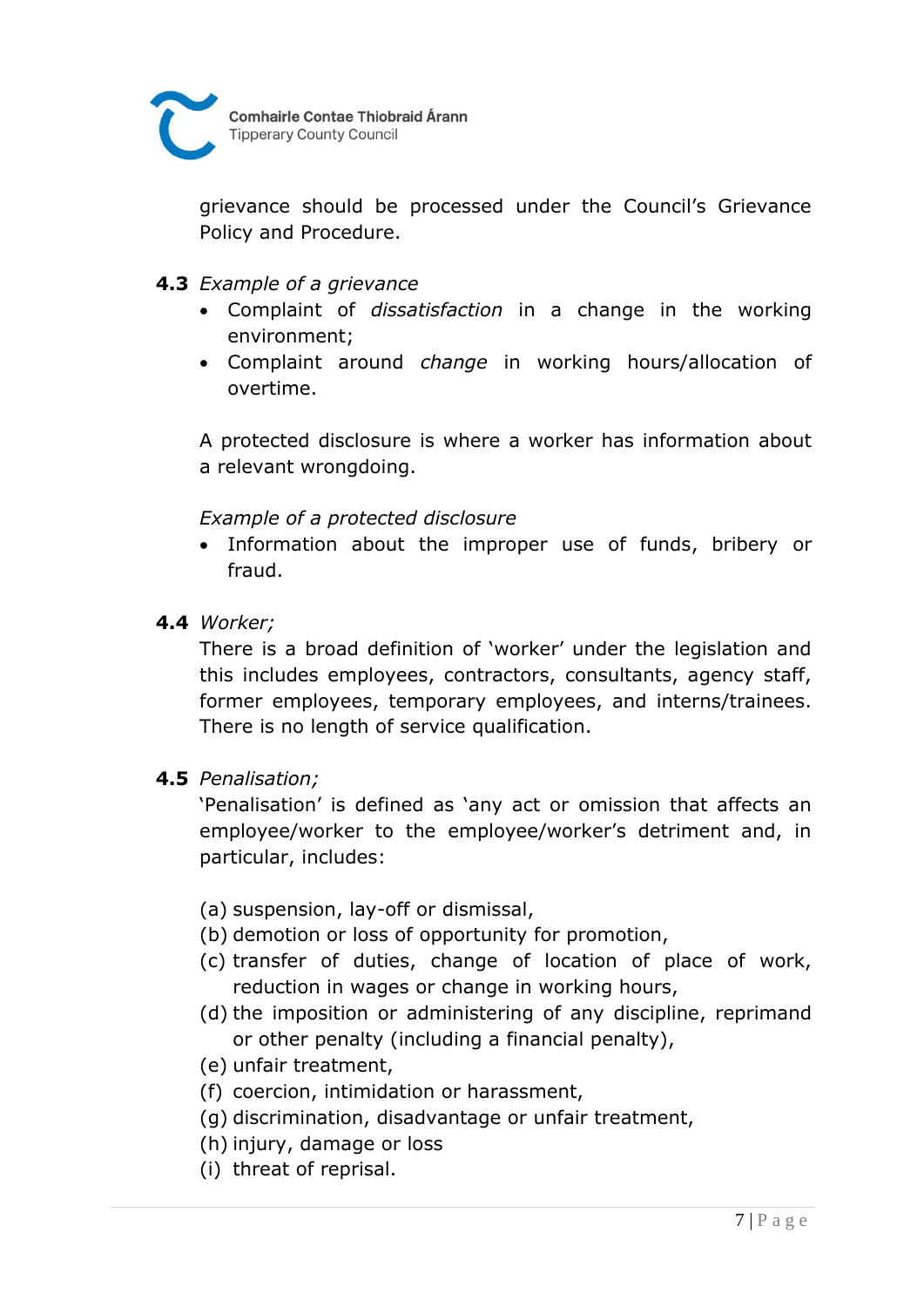

## **5. Reasonable Belief**

**5.1** The Protected Disclosures Act, 2014 provides that the motivation for making the disclosure is irrelevant. A disclosure is protected as long as an employee/worker believes that the information disclosed tends to show one or more relevant wrongdoings, provided that that belief is reasonable. The term "reasonable belief" does not mean that the belief has to be correct. Workers are entitled to be mistaken in their belief, so long as their belief is based on reasonable grounds.

#### **6. Designated Officer to Receive Disclosures**

**6.1** The Council has appointed the following person(s) to receive Protected Disclosures in accordance with the Protected Disclosures Act, 2014. The contact details for the Designated Officer (designated to receive disclosures in the Council) is as follows; Ger Walsh, SEO, Corporate Services.

The Council operates clear procedures for the making, receiving and investigation of disclosures (see Section 2).

#### **7. Workers outside the Council Reporting Concerns**

- **7.1** Workers from outside the Council who become aware of a relevant wrongdoing as part of their work with or for the Council may make a report to the 'Designated Officer' (designated to receive disclosures in the Council) in respect of a relevant wrongdoing.
- **7.2** Workers making such disclosures are encouraged to use the Procedure for Making a Disclosure as outlined in this Procedure (Section 2).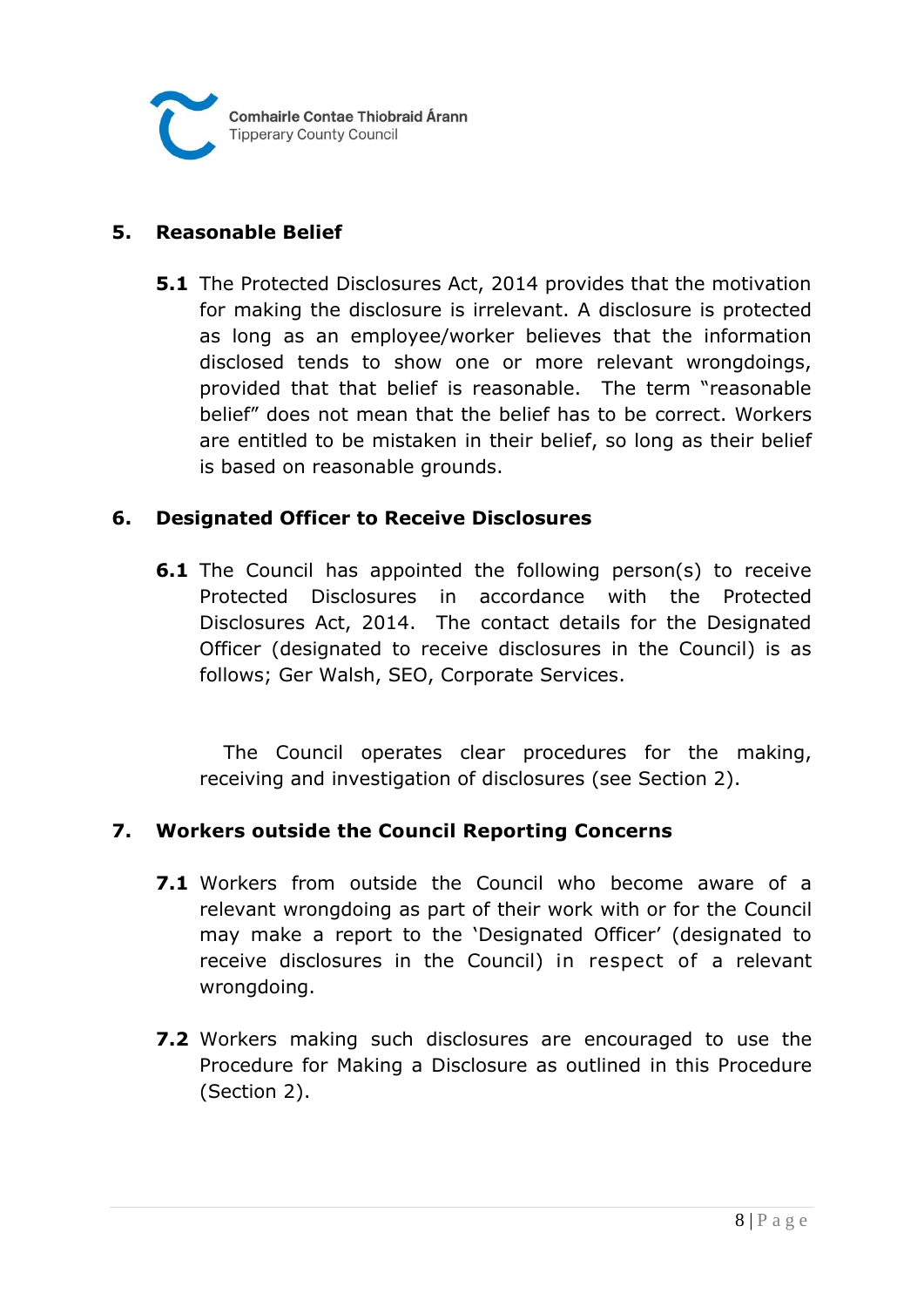

#### **8. False Allegations**

**8.1** If an employee/worker makes a report in accordance with this policy, but the information or allegation is subsequently not confirmed by the investigation, no action will be taken against the person making the disclosure. The employee/worker will be fully protected from any less favourable treatment, penalisation or victimisation.

*The motive of the person making the disclosure is not relevant but if a worker knowingly or recklessly makes a false allegation, then disciplinary action may be taken in line with the Council's Disciplinary Policy and Procedure.*

A false report of wrongdoing made deliberately or recklessly, does not attract protection under the Protected Disclosures Act, 2014.

#### **9. An Employee/Worker who is the subject of a Disclosure**

- **9.1** An employee/worker who is the subject of a disclosure is entitled to fair procedures. While an investigation is on-going, all reasonable steps will be taken to protect the confidentiality of those who are the subject of allegations in a Protected Disclosure pending the outcome of the investigation.
- **9.2** Where an allegation is made against an individual (the respondent), the Council will ensure that the respondent is afforded appropriate protection in accordance with the general principles of natural justice and fair procedures, as appropriate.

#### **10. Protection from dismissal/penalisation**

**10.1** An employee/worker, who has a reasonable belief in the occurrence of a serious wrongdoing in connection with their employment and discloses that concern, will not be penalised for the making of that disclosure, even if no investigation subsequently takes place, or where an investigation does take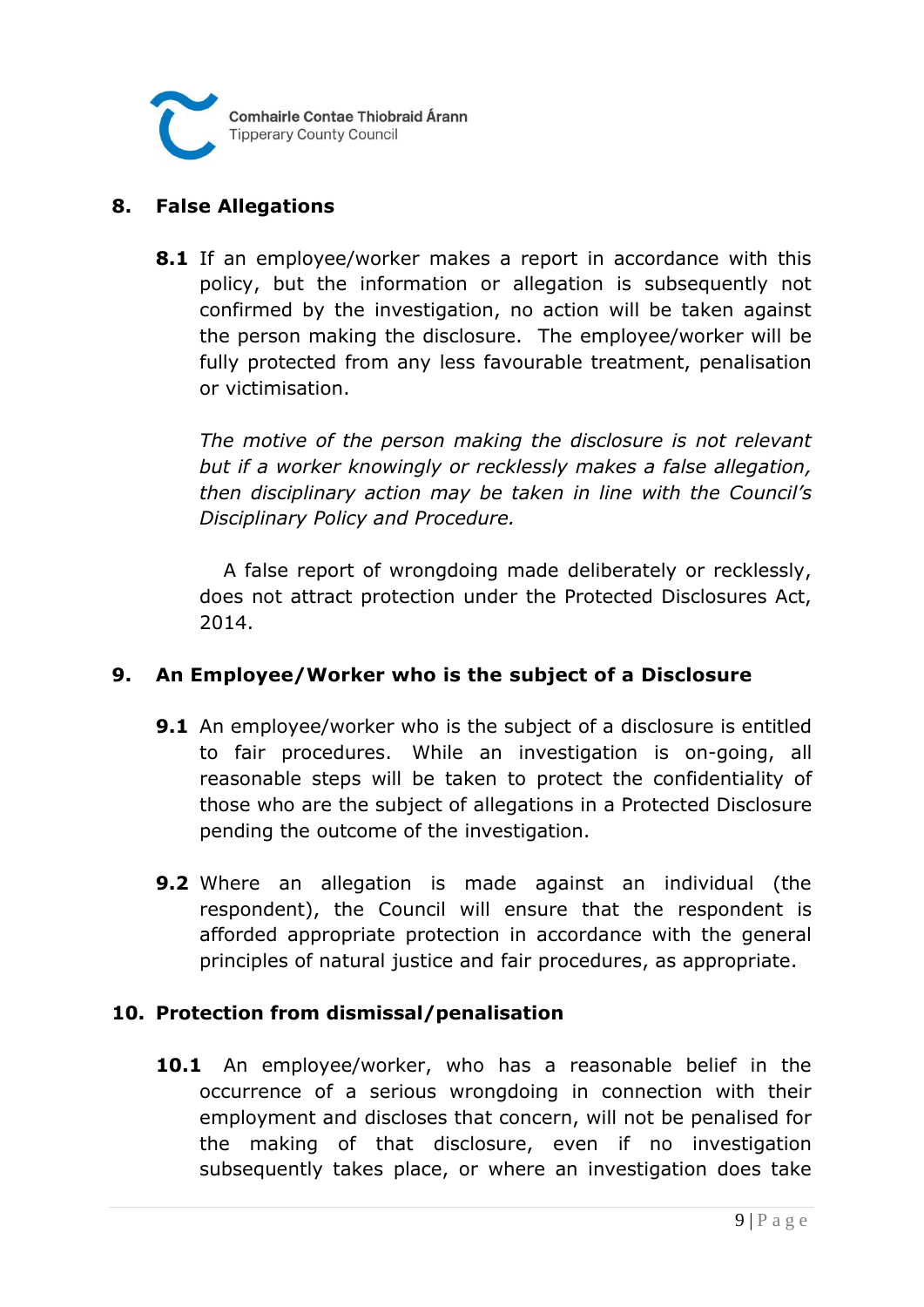

place, the investigation finds that no wrongdoing occurred. This undertaking extends to any other employee/worker who is required to provide information in relation to matters raised as a consequence of the disclosure.

**10.2** Employee/worker(s) who may experience penalisation as a result of making a disclosure are requested to notify the Designated Officer and the Council will then assess/investigate such notifications and take appropriate action. A complaint of penalisation can be made under the Council's Grievance Policy and Procedure (see section 23).

# **11. Recording and Tracking of Disclosures**

- **11.1** The Council is obliged, by the 30<sup>th</sup> June annually, to prepare and publish a report detailing the number of protected disclosures made to the Council in the immediately preceding year and any action taken in response to those protected disclosures. All disclosures of wrongdoing, irrespective of whether they are being dealt with formally or informally, shall be recorded and notified to a Designated Director who will report to the Chief Executive, as required. The identity of the discloser will remain confidential.
- 11.2 The report shall also include anonymous information in relation to the protected disclosures and the action taken by the Council. This report shall be published in a form that does not enable the identification of the persons involved in any aspect of the disclosure, be they the discloser, or the recipient or any other person involved.

#### **12. Records Management**

**12.1** Records created, maintained and stored by the Council as part of the Protected Disclosure Policy and Procedures shall comply with the requirements of confidentiality under the 2014 Act and with the National Records Retention Policy (2001) and any other relevant records retention policies.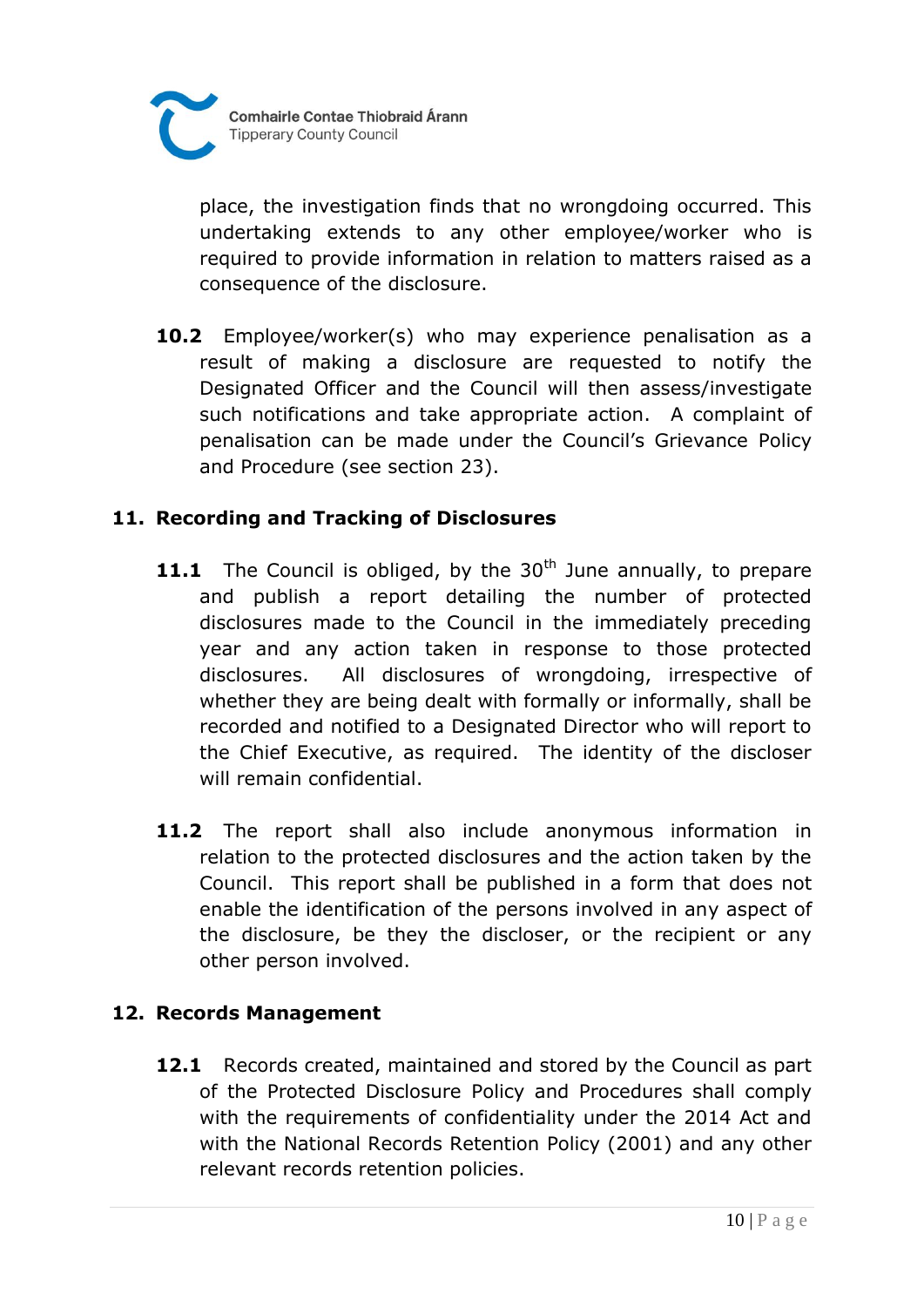

# **13. Monitoring of the Policy and External Reporting Obligations**

- 13.1 The Council shall monitor the implementation of and compliance with the policy and will review it on a regular basis.
- 13.2 This policy will be reviewed from three years after the date of publication. Employees and staff representatives shall be notified of any changes, with prior consultation.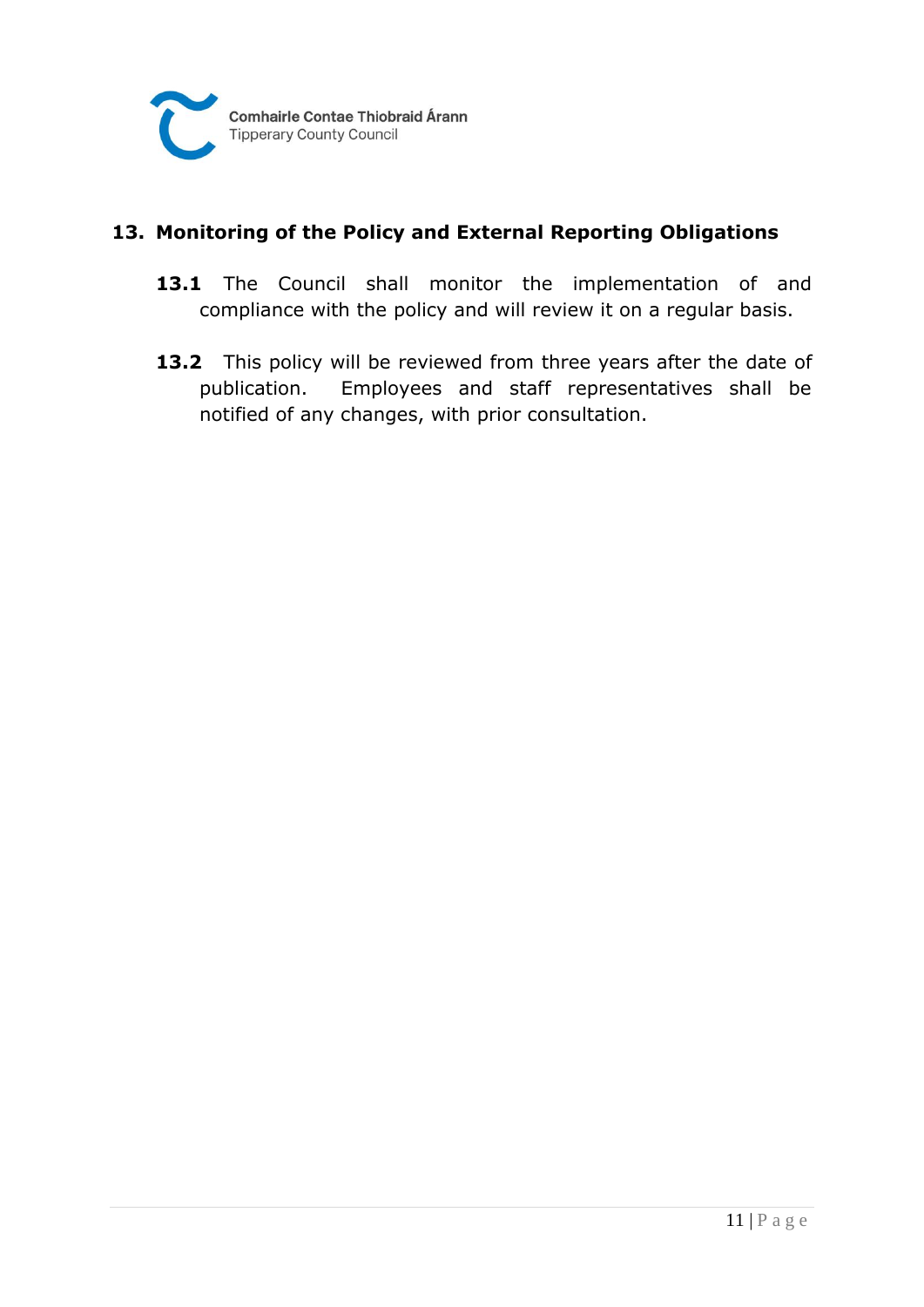

# **Section 2 Procedures**

#### **14. Procedure for Making a Disclosure**

- **14.1** An employee/worker must make a disclosure in the manner set out in the 2014 Act to gain the protections of the Act
- **14.2** Any employee/worker who has a reasonable belief in relation to one or more of the relevant wrongdoings should disclosure the information directly to the Designated Officer to receive disclosures: Mr. Ger Walsh SEO, Corporate Services.
- **14.3** Where the discloser is a Director of Service grade, he/she should make the disclosure to the Chief Executive.
- **14.4** The disclosure under this policy should be made in writing or verbally to the Designated Officer (designated to receive disclosures in the Council). In the event of a verbal disclosure, the disclosure shall be recorded by the Designated Officer and signed by the discloser as an accurate record of their disclosure. A standard form for making a Disclosure is attached in Appendix I and is also available on the Council's extranet.
- **14.5** The discloser should communicate all relevant information relating to the concern. This will facilitate the assessment as to whether the disclosure warrants investigation. The specific nature of the potential wrongdoing should be communicated at the time the disclosure is made along with the date of the disclosure and stating whether the disclosure is made under the Protected Disclosures Act 2014 and if the discloser expects confidentiality/does not expect confidentiality. A disclosure should contain 'information' which tends to show wrongdoing. The ordinary meaning of disclosing 'information' is conveying facts, such as stating that particular events have occurred. This is different to simply making an allegation on the basis of a suspicion that is not founded on anything tangible.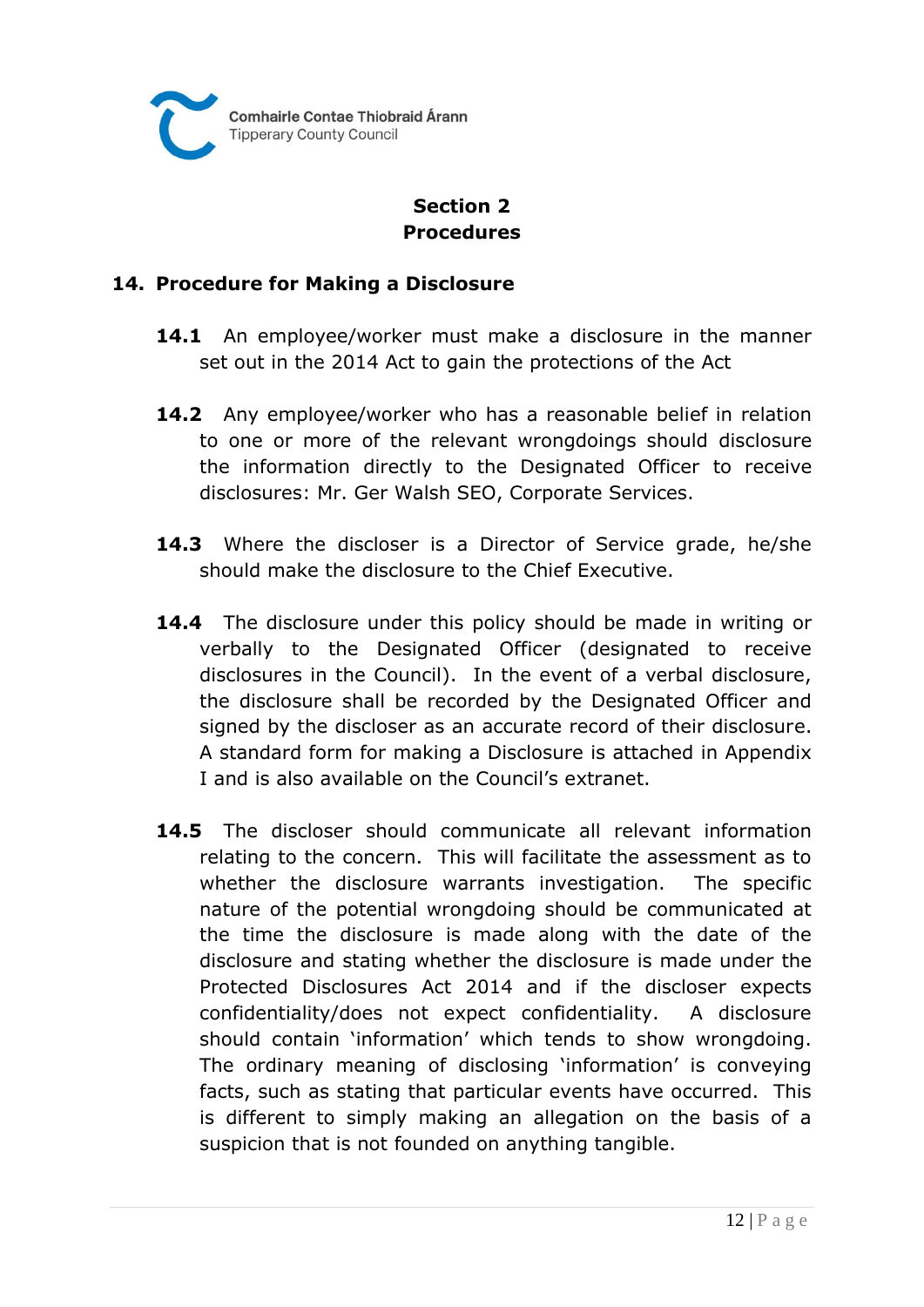

- **14.6** While a disclosure may be made anonymously, it should be noted that the extent to which this policy can be applied and implemented is significantly restricted in the case of anonymous disclosures. Note that employees/workers cannot obtain redress under the 2014 Protected Disclosures Act while remaining anonymous.
- 14.7 An employee/worker intending to raise a concern should not carry out an investigation outside of the normal scope of his/her duties with a view to seeking to confirm relevant wrong doing. Employees/Workers considering making an internal disclosure should not endeavour to find proof of their concern/suspicion or delay making the disclosure in order to gather evidence to support the disclosure first.

# **15. Information to be included in the making of a disclosure**

- **15.1** The disclosure should, at minimum, include the following details:
	- The discloser's name, area of work and contact details (optional as disclosure can be anonymous);
	- the date of the alleged wrongdoing (if known) or the date the alleged wrongdoing commenced or was identified;
	- whether or not the alleged wrongdoing is still ongoing;
	- whether the alleged wrongdoing has already been disclosed to any member of management and if so when and to what effect;
	- the details of the alleged wrongdoing and any supporting information;
	- the name of the person(s) (if known or applicable) allegedly involved in the alleged wrongdoing;
	- any other relevant information

#### **Form for Making a Disclosure - Appendix I**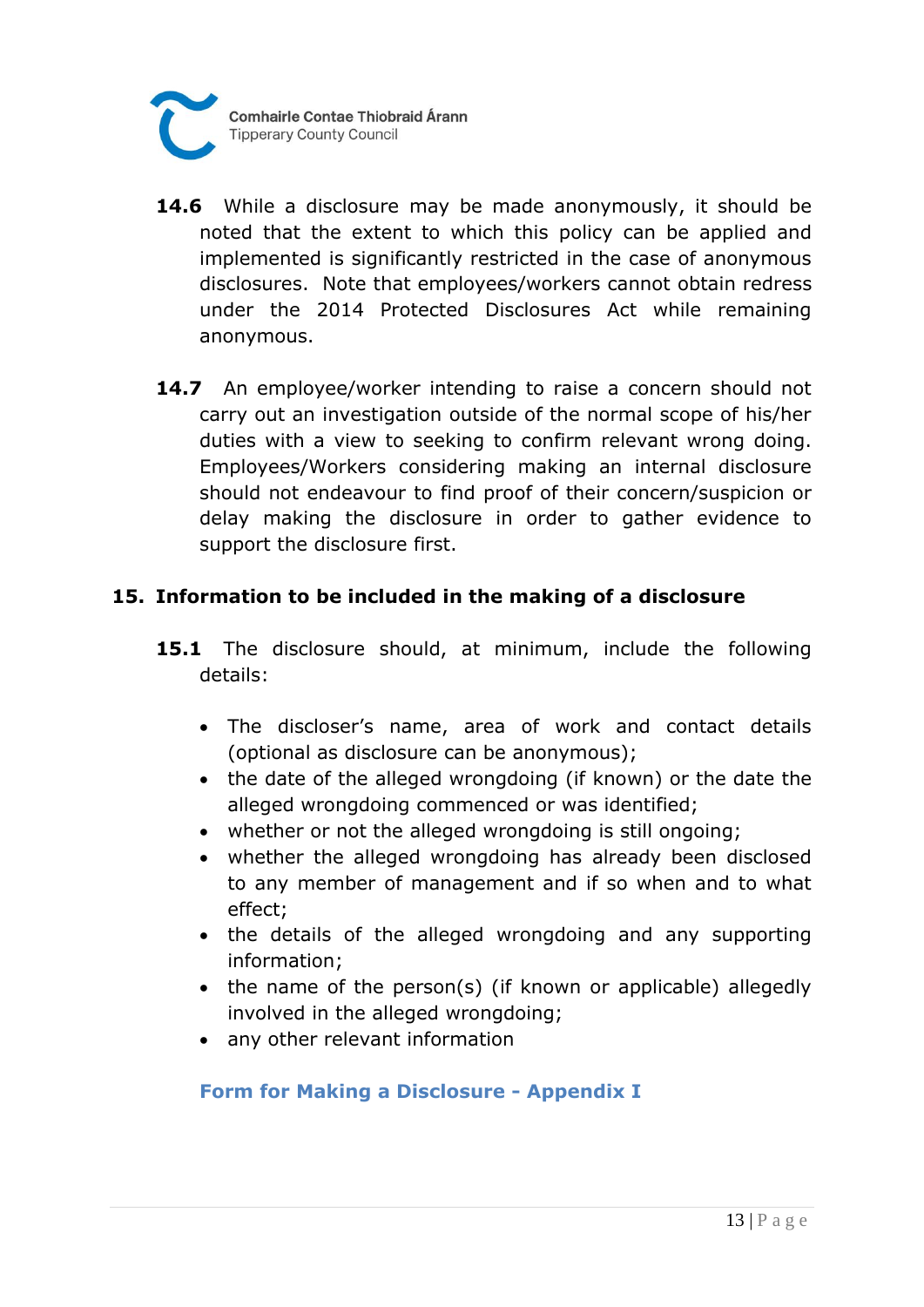

#### **16. Procedure for Receiving a Disclosure**

- 16.1 The Designated Officer to receive disclosures and any other individual to whom the disclosure is referred in the performance of that employee's/person's duties, must take all reasonable steps to avoid disclosing to another person any information that might identify the person by whom the disclosure was made.
- **16.2** If a disclosure is made to a line manager in the course of their duties, the line manager is required to request the discloser to make the disclosure directly to the Designated Officer to receive disclosures.
- **16.3** The Designated Officer to receive a disclosure should undertake an initial screening/assessment process (see section 15.1 DoPER Guidance under section 21(1) of the Protected Disclosures Act 2014 for the purpose of assisting public bodies in the performance of their duties under the Act) following which he/she will advise the discloser as to whether the matter requires an investigation in accordance with the Protected Disclosures Act, 2014. The screening process should involve an assessment of the disclosure to seek to determine whether or not it should be treated as a protected disclosure, having regard to the 2014 Act. If it is unclear whether the disclosure qualifies as a protected disclosure, the Designated Officer should treat the disclosure as a protected disclosure (and protect the identity of the discloser in accordance with the procedures). The disclosure should be assessed to determine the nature of the information disclosed and the procedure or procedures that is/are most appropriate to be used to investigate the matter. If, having assessed the disclosure, there is a mix of different issues (some involving a protected disclosure, some involving a personal employment complaint) then appropriate process/processes should be applied to deal with the issues. The process to be applied may differ from case to case.
- 16.4 The screening/assessment process should consider whether the alleged wrongdoing is something that can or should be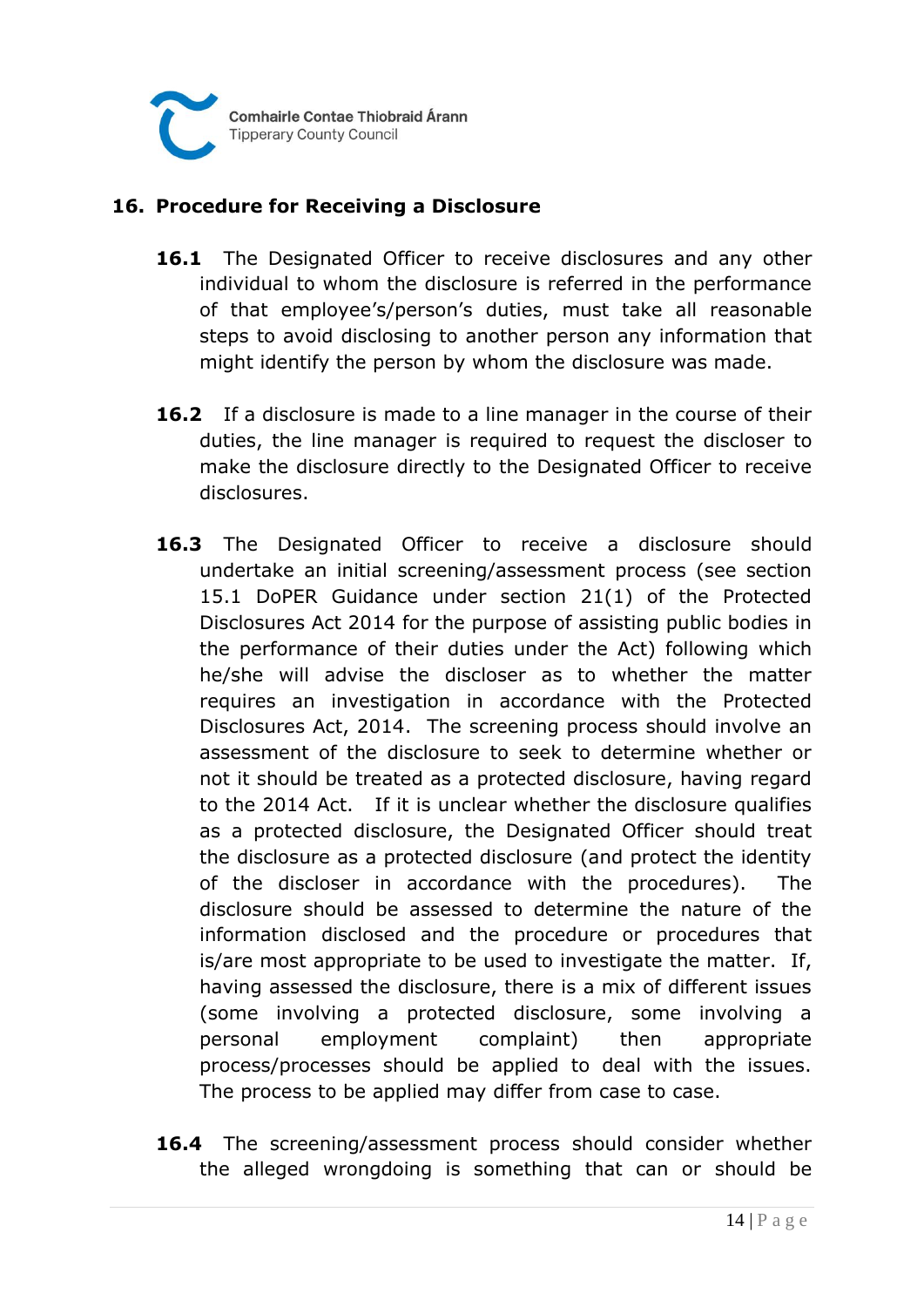

investigated or not (see section 21; Procedure for Investigation of a Disclosure). If an investigation is required, the appropriate **Director of Services** should consider the nature and extent of the investigation.

- **16.5** In the event that the Designated Officer is of the view that any further investigation is not required, the Designated Officer should advise the discloser of his/her assessment and the basis for the assessment, insofar as is possible.
- **16.6** As it is not possible to know at the time, whether a disclosure will subsequently be deemed protected under the Protected Disclosures Act, the Designated Officer should keep a written record of his/her actions, including timelines, under this section.
- **16.7** Employees/Workers should be advised by the Designated Officer that the following conditions must apply to an employee/worker's disclosure:
	- It must have come to their attention in connection with their employment and
	- They must have a reasonable belief that the information disclosed tends to show a wrongdoing.
- **16.8** Note that a disclosure of any wrongdoing which is the employee/worker's or the employee/worker employers' function to detect, investigate or prosecute does not come within the terms, or attract the protections and redress of the 2014 Act (unless it involves an act or omission on the part of the employer).
- **16.9** Employees/Workers should be advised that they will not be penalised or caused to suffer detriment for making a report of possible wrongdoing which subsequently turns out to be incorrect provided the employee/worker had a 'reasonable belief' that the information being reported showed or tended to show one or more of the relevant wrongdoings.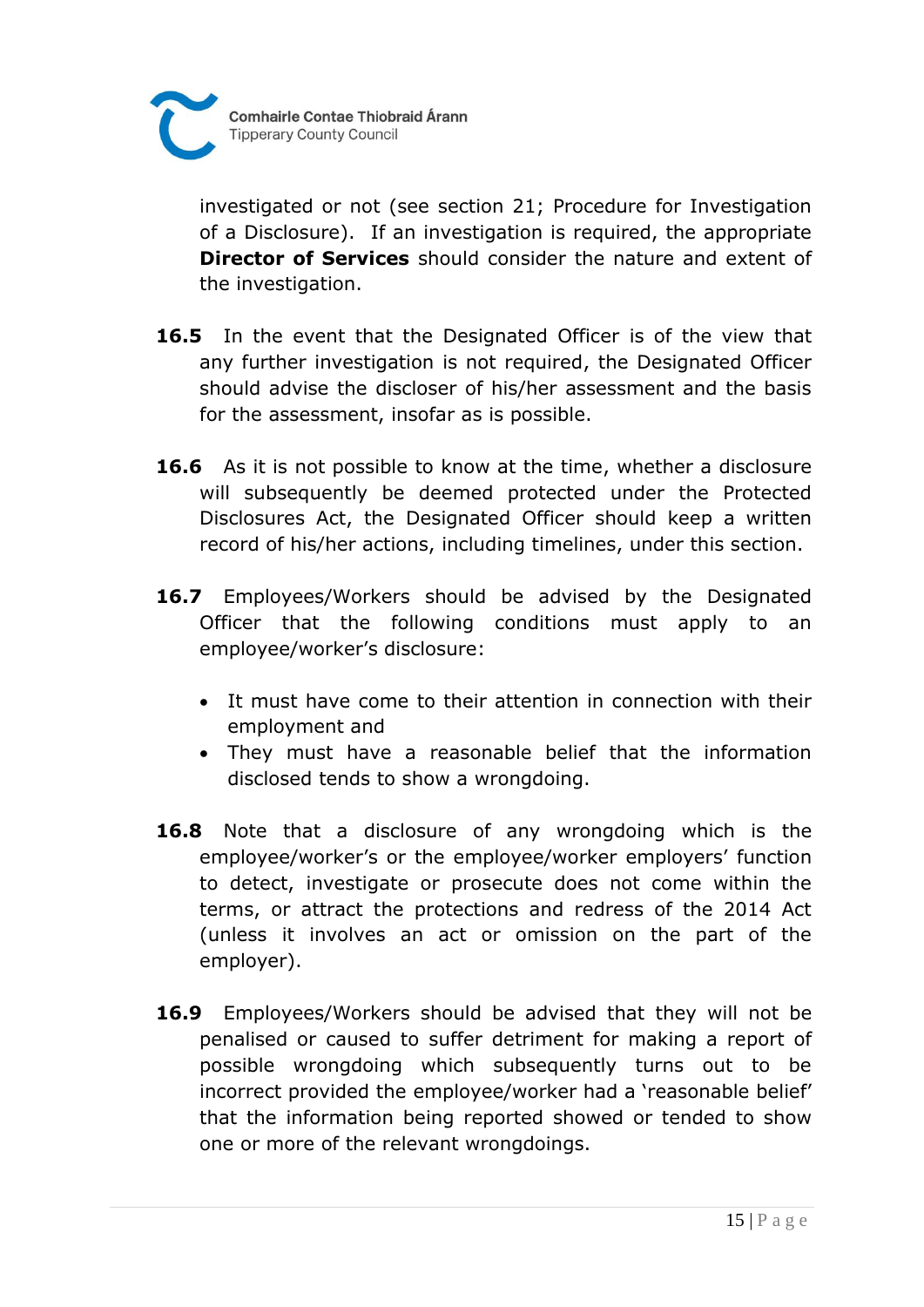

## **17. Feedback**

**17.1** Employees/Workers making protected disclosures will be advised that he/she will be provided with periodic feedback by the Designated Officer, in confidence, in relation to the matters disclosed and be advised when consideration of the disclosure is complete, except in exceptional cases; this may take the form of reassurance and affirmation that the matter is receiving attention. Note that this does not require the Council to give a complete account of what the situation is at a particular point in time in terms of progress (see section 18 DoPER Guidance under section 21(1) of the Protected Disclosures Act 2014 for the purpose of assisting public bodies in the performance of their duties under the Act).

#### **18. Support and Advice**

**18.1** The Council is committed to providing all relevant parties with any necessary support during and after making the disclosure.

#### **19. Confidentiality**

- **19.1** The Protected Disclosures Act, 2014 provides that a person to whom a Protected Disclosure is made, and any person to whom a Protected Disclosure is referred in the performance of that person's duties, shall not disclose to another person any information that might identify the person by whom the Protected Disclosure was made, except where:
	- the person to whom the Protected Disclosure was made or referred shows that he or she took all reasonable steps to avoid so disclosing any such information;
	- the person to whom the Protected Disclosure was made or referred reasonably believes that the person by whom the Protected Disclosure was made does not object to the disclosure of any such information and to their identity being disclosed;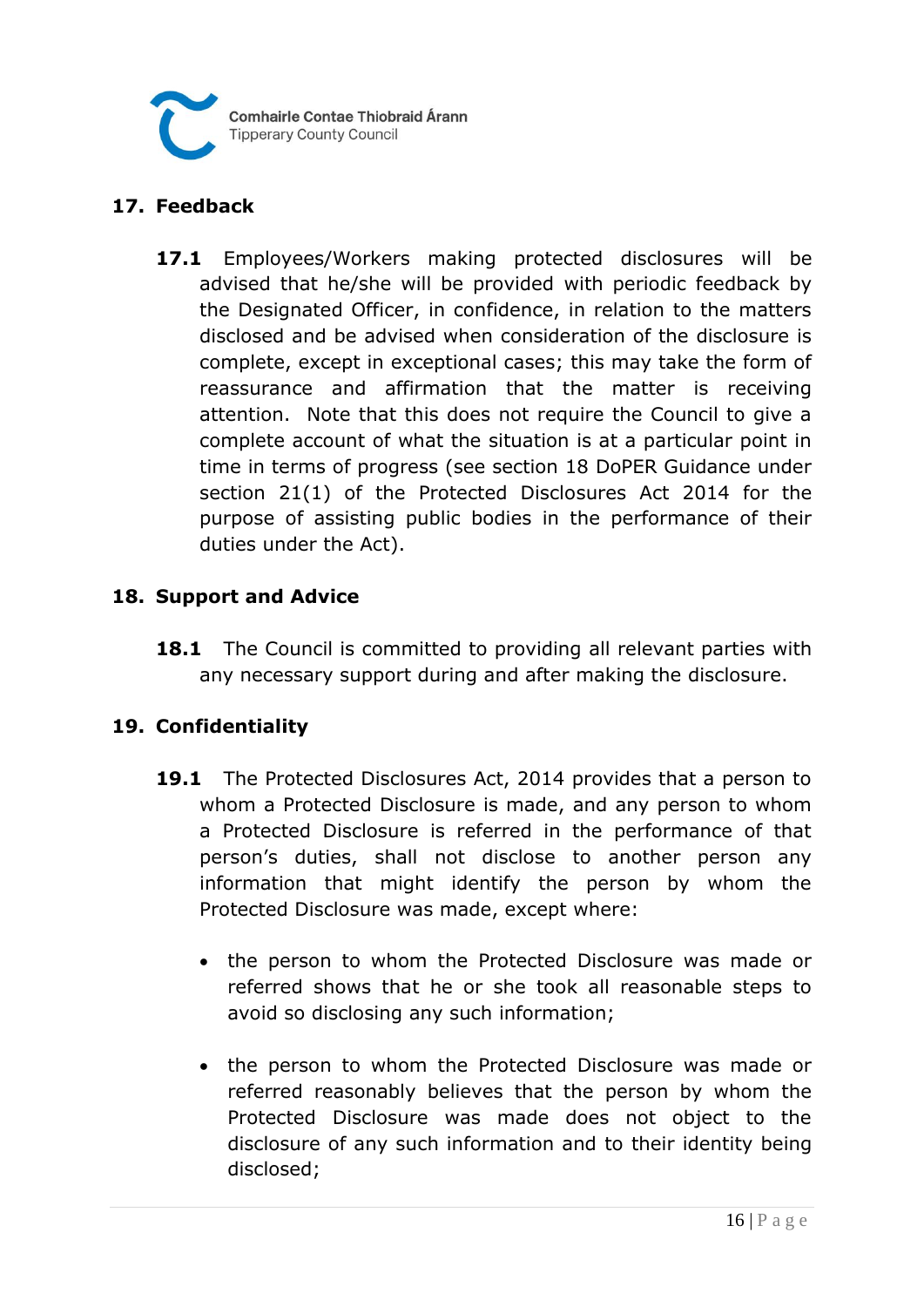

- the person to whom the Protected Disclosure was made or referred reasonably believes that disclosing any such information is necessary for;
	- (a) The effective investigation of the relevant wrongdoing concerned,
	- (b) The prevention of serious risk to the security of the State, public health, public safety or the environment, or
	- (c) The prevention of crime or prosecution of a criminal offence; or
	- (d) Where the disclosure is otherwise necessary in the public interest or is required by law.
- **19.2** Employee/worker(s) who are concerned that their identity is not being protected should notify the Designated Officer and the Council will assess/investigate such notifications and take appropriate action where necessary. A complaints procedure is available for any breach of confidentiality under the Grievance Policy and Procedure (see Section 23).
- **19.3** Where it becomes clear that the confidentiality of the discloser cannot be ensured, the discloser will be advised and procedures and active strategies put in place for supporting the discloser.

#### **20. Procedure for Protection of Identity**

- **20.1** Where action is to be taken following a protected disclosure, a process will be put in place for consulting with the discloser and, where possible, for gaining the informed consent of the discloser prior to any action being taken that could identify them. This may include when disclosures are being referred by the Council to an external party.
- **20.2** Where it is decided that it is necessary to disclose information that may or will reveal the identity of the discloser, the discloser should be informed of this decision in advance of the disclosure, except in exceptional cases. The discloser should also be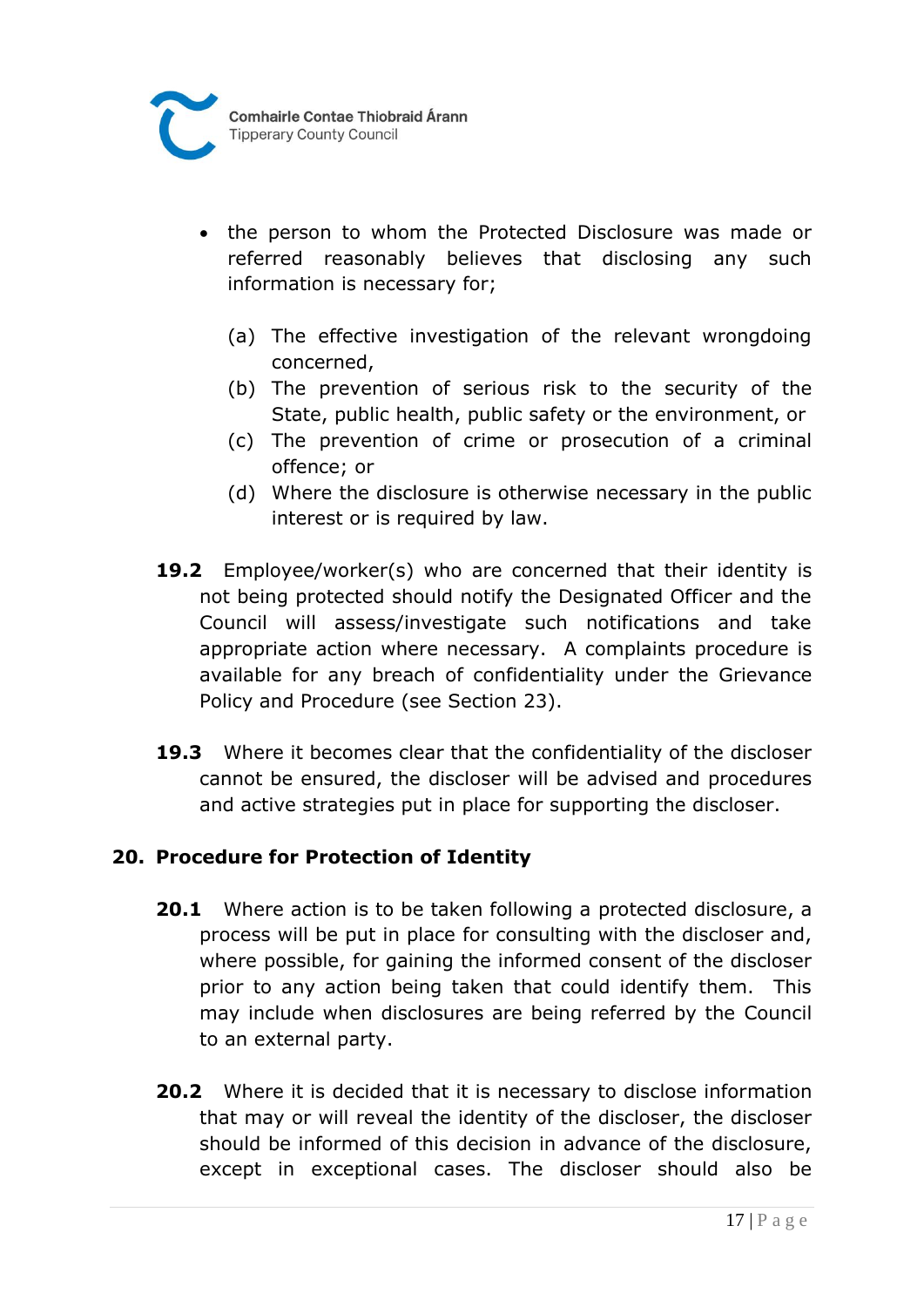

informed of the review process, which may be invoked by the discloser in respect of this decision.

# **21. Procedure for Communicating with any employee/worker against whom an Allegation of Wrongdoing has been made**

- **21.1** An employee/worker(s) against whom an allegation of wrongdoing has been made and the disclosure has been recorded and assessed as to warranting investigation by a named individual in order to establish the facts, will be advised, formally, of the following in writing:
	- i. that an allegation has been made against them;
	- ii. that no conclusions will be drawn by the Council until the facts have been investigated;
	- iii. that they are expected to assist the investigator as far as is reasonably possible;
	- iv. that the investigator wishes to interview them at a specific time and place;
	- v. that they may have a person of their choice present at the interview (i.e. union representative, a colleague, a peer support from their workplace, etc.);
	- vi. they have the right to make a statement in respect of the allegation(s) made against them either orally and/or in writing;
	- vii. as far as is reasonably possible, their confidentiality and privacy will be respected;
	- viii. that the following support and advice is available.

#### **22. Procedure for Investigation of a Disclosure**

**22.1** Where the Designated Officer forms the view that an investigation is required the matter should be referred to the appropriate Director of Services for examination and/or investigation or to an external person, at the Council's discretion.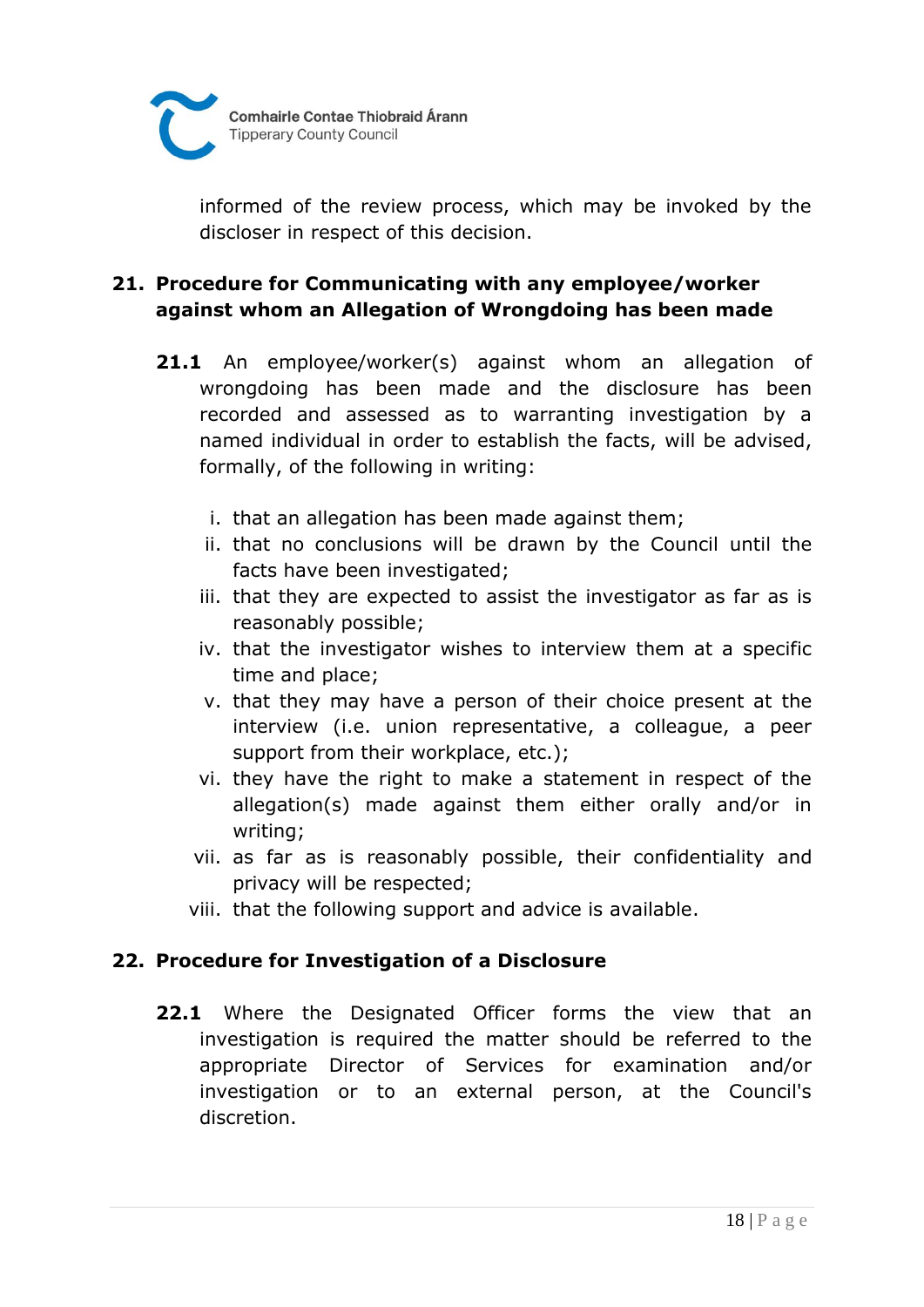

- **22.2** The Designated Officer should be updated by the appropriate Director of Services on any investigation and the outcome. The fact of such an investigation taking place will be reported to the Chief Executive who will also be advised of the outcome and any recommendations arising.
- **22.3** An investigation may consist of an informal approach for less serious wrongdoings, a detailed and extensive investigation of serious wrongdoings, or an external investigation by another body. It is important to note that some matters may be of such seriousness that the investigation may have to be carried out externally, such as by subject matter experts or may need to be reported to and investigated by An Garda Síochána or another body with the statutory power and function of investigation of particular matters.
- **22.4** Investigations carried out will be impartial and conducted in a manner fully consistent with due process and the procedures will commit to this standard. In addition, the confidentiality of both the employee/worker making the report of possible wrongdoing and the person against whom the allegation of wrongdoing has been made will be protected – in the former case in accordance with the relevant legal provisions in the case of a protected disclosure and in the latter consistent with the principles of natural justice.
- **22.5** The discloser will be provided with feedback from the Designated Officer concerning general information in relation to the matters disclosed and be advised when consideration of the disclosure is complete.
- **22.6** As it is not possible to know at the time whether the disclosure will subsequently be deemed protected under the Protected Disclosures Act, written records, including timelines, in relation to any investigation undertaken, under this Policy should be maintained.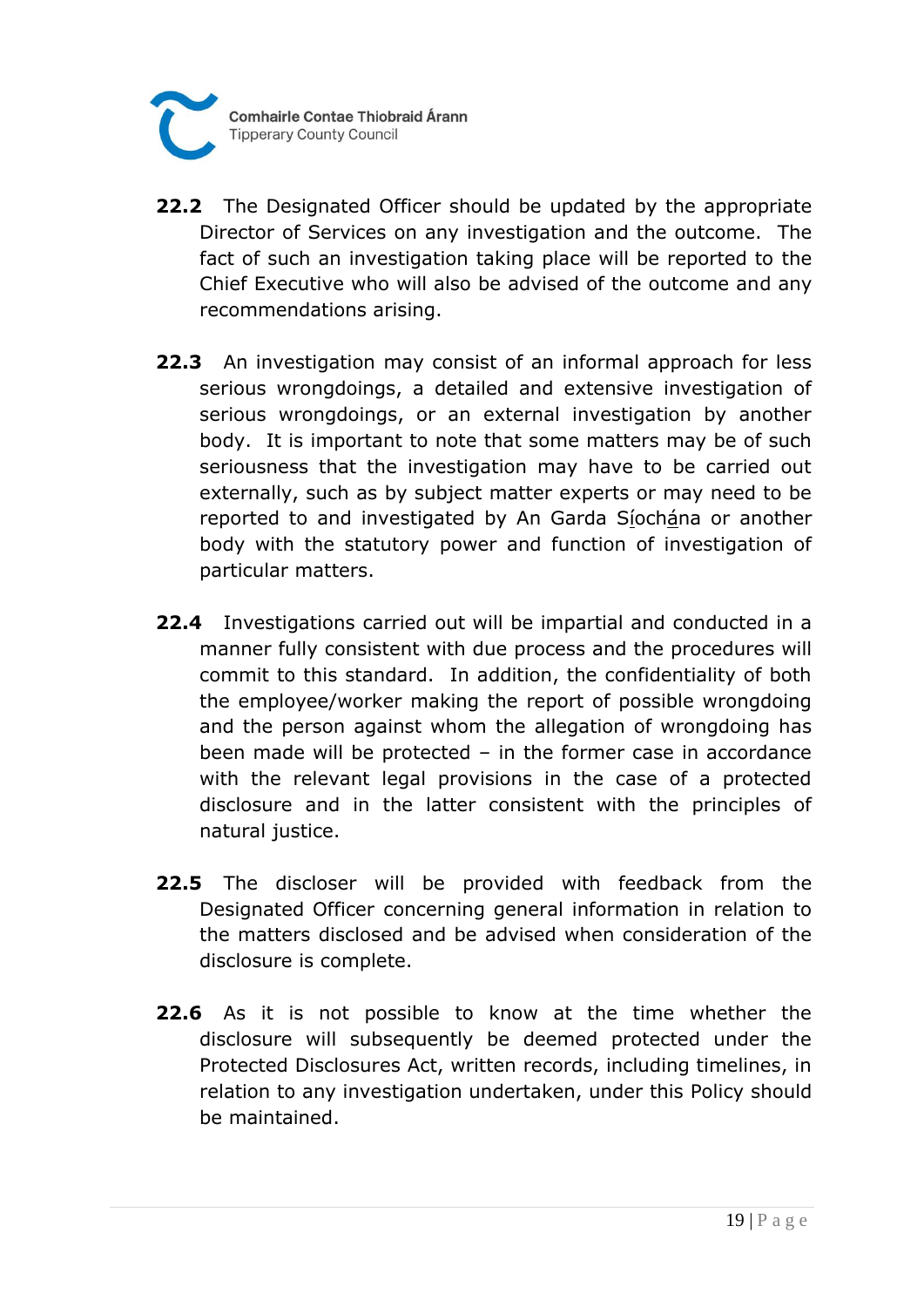

#### **23. Review**

- **23.1** A system of review is available in respect of the following:
	- i. Any decision made to disclose the identity of the discloser (except in exceptional cases);
	- ii. The outcome of any assessment/investigation undertaken in respect of the protected disclosure; and
	- iii. The outcome of any assessment/investigation in respect of any complaint of penalisation.
- **23.2** Any review will be conducted by a delegated member of the Senior Management Team. Where a decision is taken to disclose the identity of the discloser, where possible, the discloser will be offered a review before their identity is disclosed. Note that there is no entitlement to two reviews of the same issue.
- **23.3** A specific process will be drawn up for handling the review which requires that parties not involved in the original process re-evaluate the findings and consider any additional evidence provided.
- **23.4** The outcome of the review will then be communicated to the employee/worker.

#### **24. Raising a Concern Externally**

- 24.1 Employee/worker(s) are encouraged to raise their concerns under the Council's internal disclosure procedure in the first instance. However, it is recognised that this may not always be appropriate therefore the Protected Disclosure Act 2014 provides for external reporting to persons other than the Council in certain circumstances.
- **24.2** The 2014 Act allows a worker to make a protected disclosure to persons other than their employer in certain circumstances. It is preferable in most circumstances to disclose to the Council and, only if that is not appropriate, to use one of the options at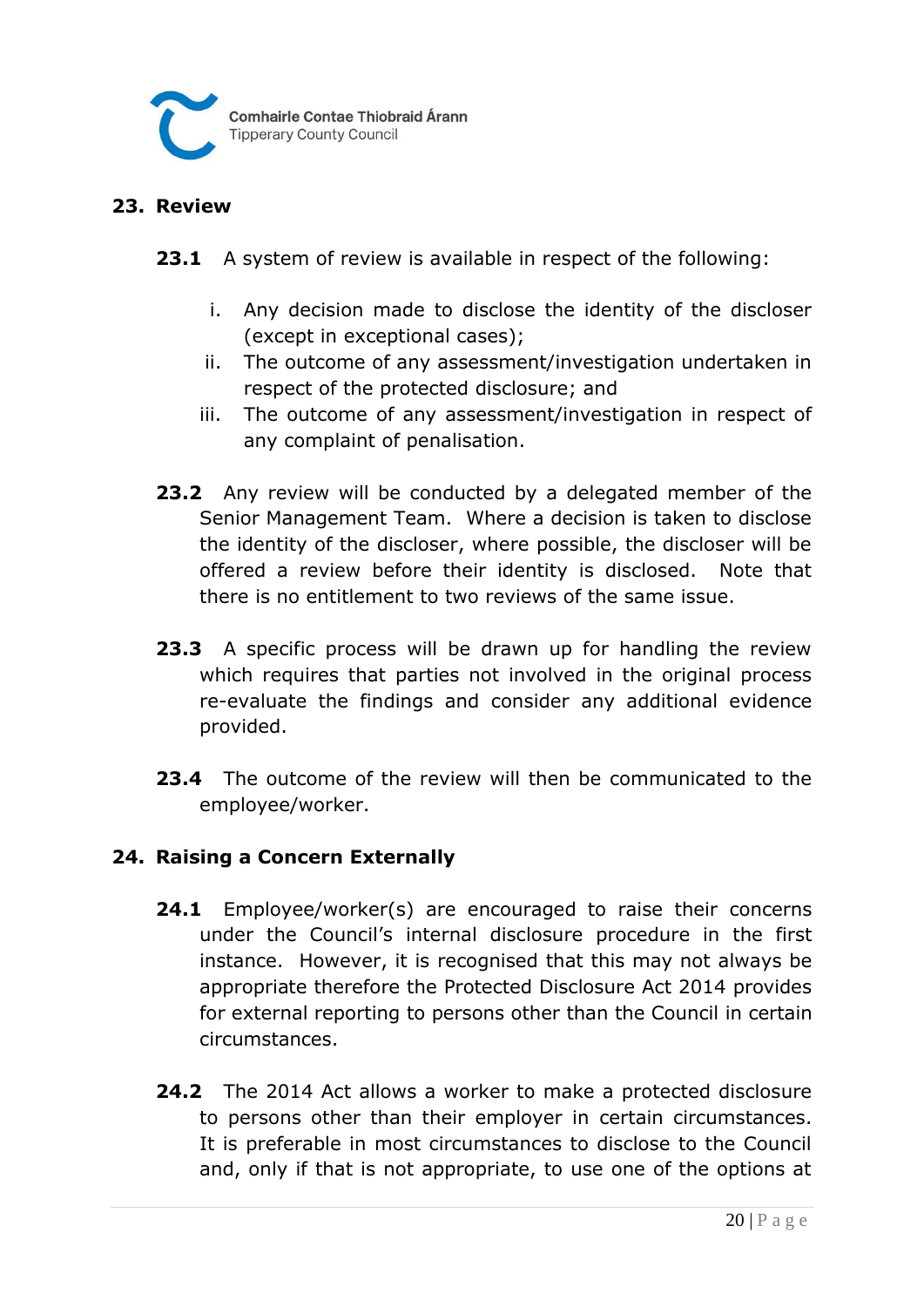

(a) to (d) below. There are stringent requirements for alternative external disclosures to qualify as protected disclosures under the 2014 Act. Different requirements need to be met in different cases. Information in relation to the options available for external reporting and the requirements of each option are set out in the Protected Disclosures Act, 2014 <http://www.irishstatutebook.ie/eli/2014/act/14/enacted/en/html> and summarised below;

# **(a)Other responsible person**

Where the employee/worker reasonably believes that the wrongdoing relates to the conduct of a person other than the worker's employer, or to something for which that other person has legal responsibility, then the worker can disclose to that other person.

# **(b) A prescribed person**

Certain persons are prescribed by Statutory Instrument 339 of 2014 ("SI 339") to receive protected disclosures ("prescribed persons"). This includes the heads or senior officials of a range of statutory bodies including the Chief Executives of Local Authorities.

An employee/worker may make a protected disclosure to a prescribed person if the worker reasonably believes that the relevant wrongdoing falls within the description of matters in respect of which the person is prescribed under SI 339 (see Appendix I). However, the 2014 Act also provides an additional requirement in this case. The employee/worker must believe that the information disclosed, and any allegation contained in it, are substantially true.

# **(c)A Minister of the Government**

If an employee/worker is or was employed in the Council, the worker may make a protected disclosure to the Minister for Housing, Planning, Community and Local Government.

# **(d) A legal adviser**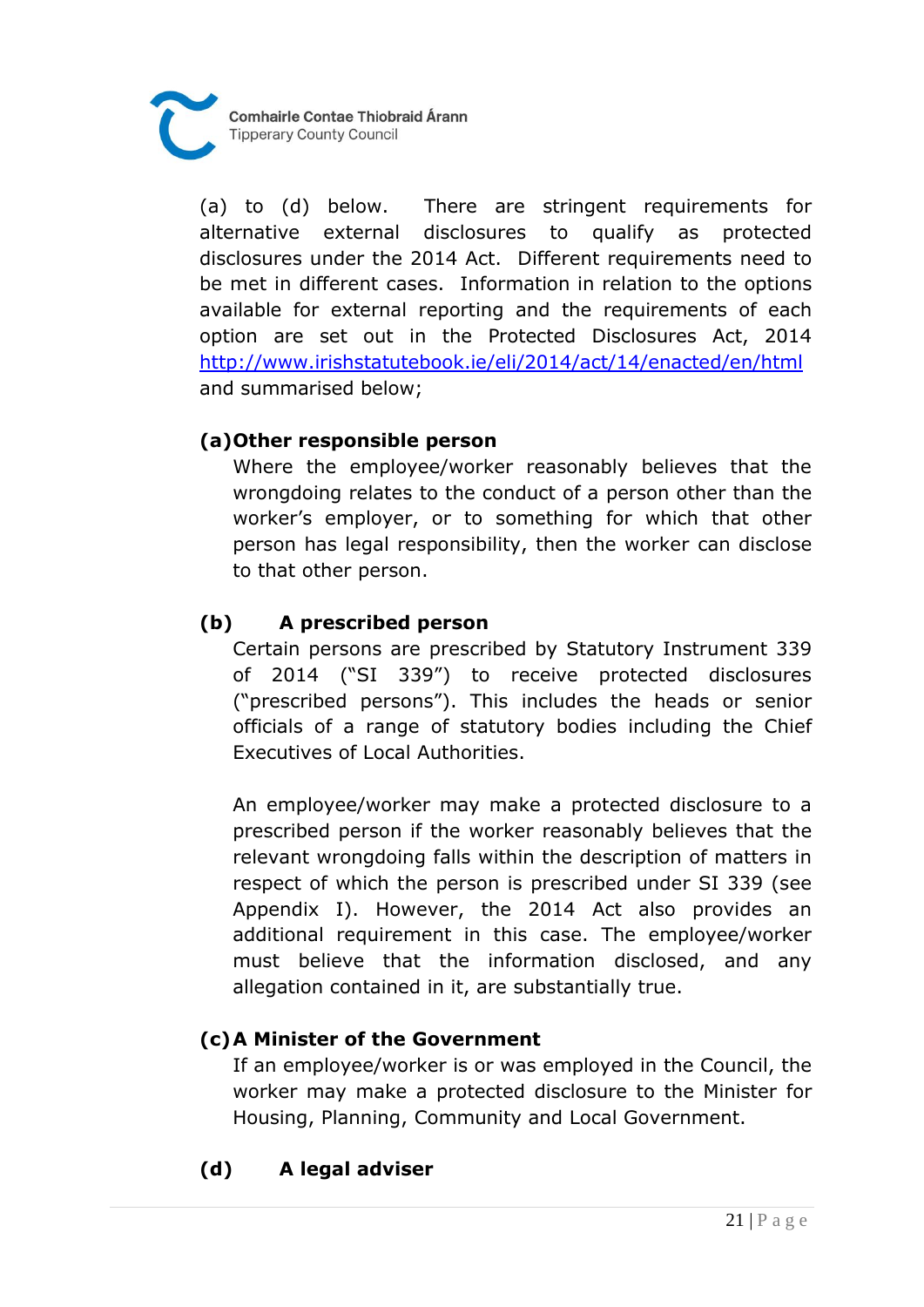

The 2014 Act allows a protected disclosure to be made by an employee/worker in the course of obtaining legal advice from a barrister, solicitor, trade union official or official of an excepted body (an excepted body is a body which negotiates pay and conditions with an employer but is not a trade union as defined in section 6 of the Trade Union Act 1941).

# **25. Complaints Procedure**

- **25.1** A complaint of penalisation or for a breach of confidentiality under this policy can be made under the Council's Grievance Policy and Procedure.
- **25.2** Any such acts of penalisation or attempted penalisation may be treated as a disciplinary matter, in line with the Council's Disciplinary Policy and Procedure.
- **25.3** Breach of confidentiality by the recipient of a disclosure, or the person to whom the disclosure is referred, to disclose the discloser's identity or information that may identify the discloser unless there is a good reason for doing so, may be treated as a disciplinary matter, in line with the Council's Disciplinary Policy and Procedure.

#### **26. Audit Committee Protocol**

- **26.1** The Local Government (Audit Committee) Regulations 2014 require that the audit committee shall ensure that procedures are in place whereby employees of the local authority may in confidence raise concerns about possible irregularities in financial reporting or other financial matters.
- **26.2** The Council's Audit Committee has adopted a Protocol to provide for referral of any concern raised with the Chair of the Audit Committee to the 'Designated Officer to receive Disclosures', in accordance with the Protected Disclosures Act, 2014.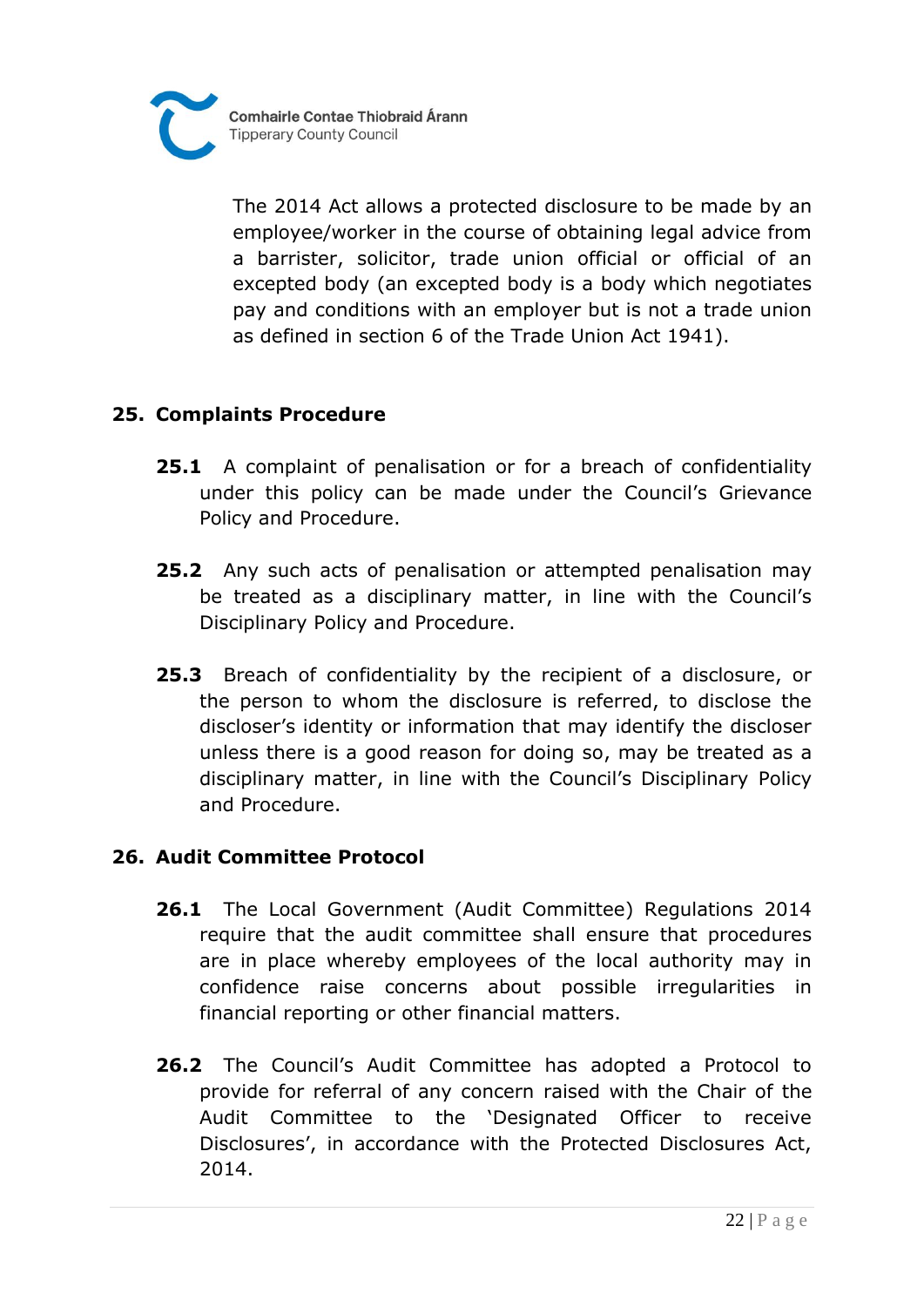

*Appendix I*

# **Strictly Confidential**

# **Sample Form for Reporting a Protected Disclosure**

| NAME*:                   |  |
|--------------------------|--|
| <b>AREA OF WORK*:</b>    |  |
| <b>CONTACT DETAILS*:</b> |  |

- \*; Name, area of work and contact details are optional
- **1.**Please give date of alleged wrongdoing (if known) or date the alleged wrongdoing commenced or was identified:

\_\_\_\_\_\_\_\_\_\_\_\_\_\_\_\_\_\_\_\_\_\_\_\_\_\_\_\_\_\_\_\_\_\_\_\_\_\_\_\_\_\_\_\_\_\_\_\_\_\_\_\_\_\_\_\_\_\_\_

| <b>2.</b> Is the alleged wrongdoing ongoing?                                                                                      | Yes $\Box$ | No   |
|-----------------------------------------------------------------------------------------------------------------------------------|------------|------|
| <b>3.</b> Has the alleged wrongdoing already been disclosed to any member of<br>management or another employee/worker? Yes $\Box$ |            | No l |
| If so when was the wrongdoing disclosed and to what effect?                                                                       |            |      |
|                                                                                                                                   |            |      |
|                                                                                                                                   |            |      |
|                                                                                                                                   |            |      |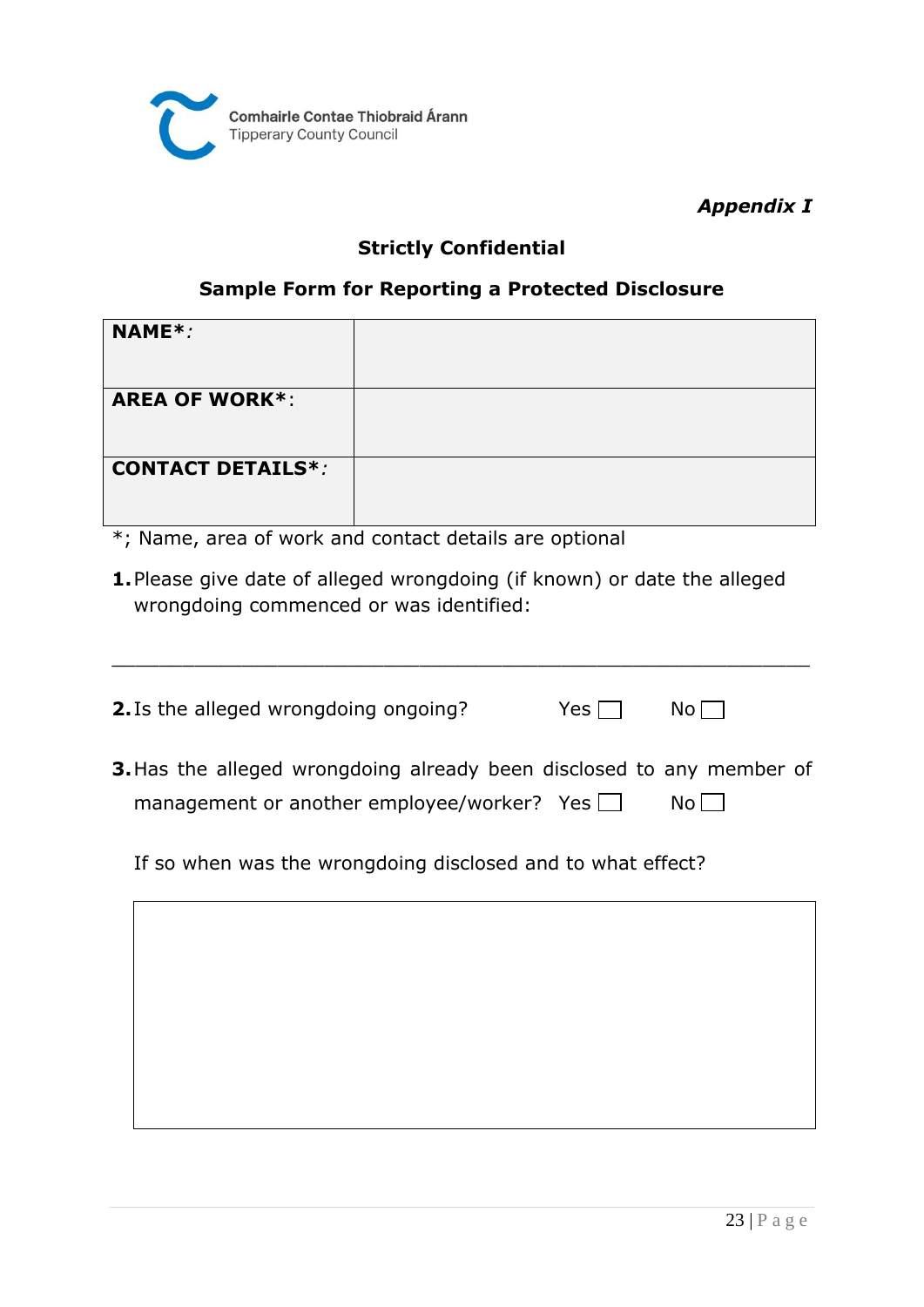

**4.**Please give details of alleged wrongdoing and any supporting information:

**5.** Please give name of the person(s) (if known or applicable) allegedly involved in alleged wrongdoing:

\_\_\_\_\_\_\_\_\_\_\_\_\_\_\_\_\_\_\_\_\_\_\_\_\_\_\_\_\_\_\_\_\_\_\_\_\_\_\_\_\_\_\_\_\_\_\_\_\_\_\_\_\_\_

\_\_\_\_\_\_\_\_\_\_\_\_\_\_\_\_\_\_\_\_\_\_\_\_\_\_\_\_\_\_\_\_\_\_\_\_\_\_\_\_\_\_\_\_\_\_\_\_\_\_\_\_

- **6.**Please specify your preferred method of communication in relation to this disclosure?
- **7.**Any other relevant information: